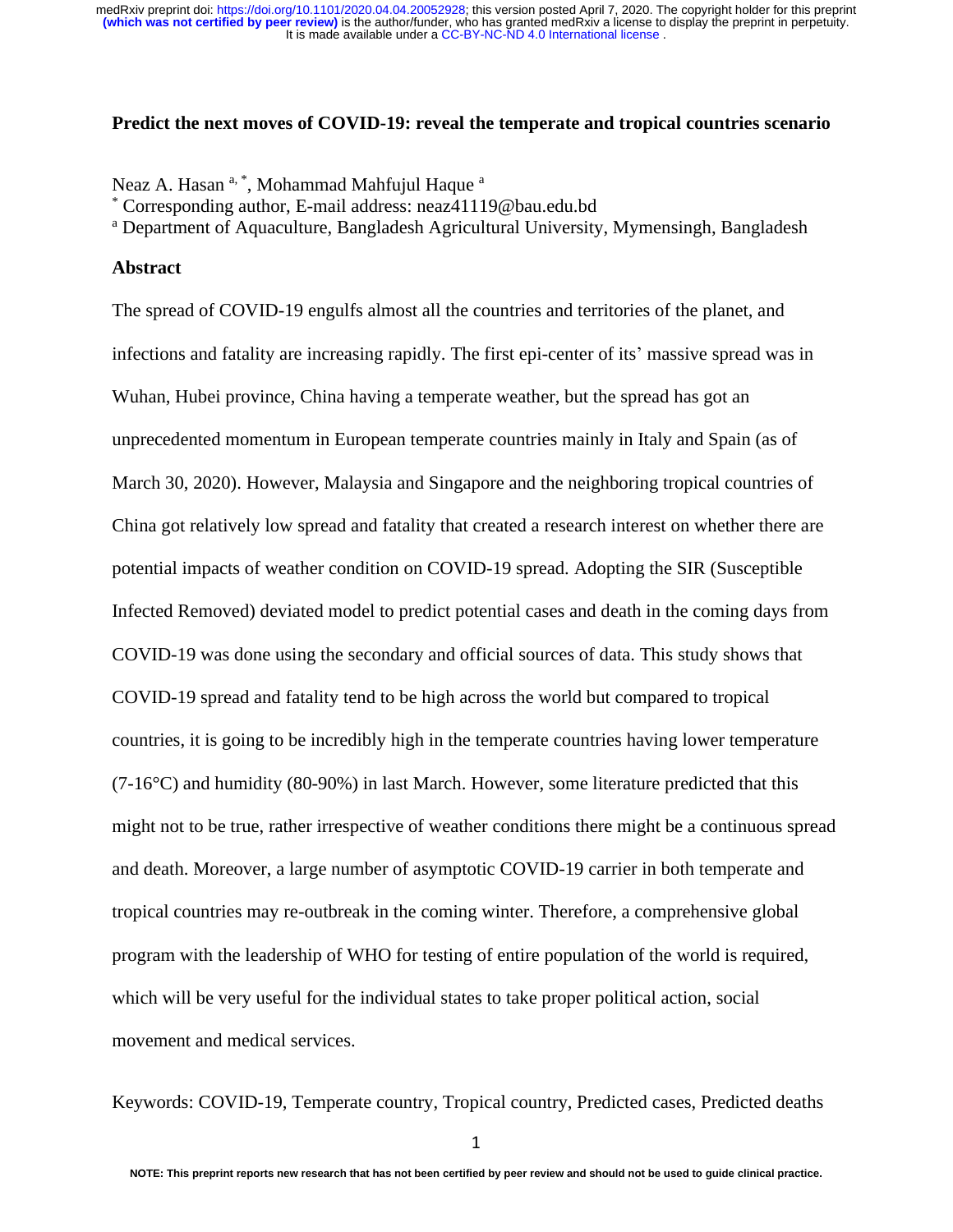## **Introduction**

After the incidence of some mysterious SARS-like cluster pneumonia, cases with unknown aetiology on December 31, 2019 reported in Hubei province of Wuhan, China, novel coronavirus (2019-nCoV) was identified and characterized a few days later from that cases by the Chinese authorities (1,2). The disease is renamed as COVID-19 by World Health Organization (WHO) and virus name in transformed to severe acute respiratory syndrome coronavirus 2 (SARS-CoV-2) by Coronavirus Study Group (CSG) of the International Committee on Virus Taxonomy, respectively on the same date 11 February, 2020 (3,4). Pointing over the 118,000 cases of illness by SARS-CoV-2 in over 110 countries WHO declared COVID-19 as pandemic on March 11, 2020 (5). Till date (March 30, 2020) the unstoppable virus is now emergent to 202 countries around the world and 2 international conveyances by grabbing 858,355 persons with the result of 42,309 death (6).

Wuhan, the center of coronavirus easing of its' 'City Closure' situation after a lap of two months since 23 January, 2020 for successful attempts of the Chinese Government (7,8), when the other countries have newly been imposed the lockdown for uncertain period of time. The recent claim of China that the new COVID-19 cases essentially to zero has become possible for their quick action of test widely to isolate infected ones, stunted peoples' unpopular movement except to get food and medical care, prohibit the leaving of own cities even homes of people and more importantly accepting the deep economy damage shut downed whole processing industry. The peak and quick recovery of the China made relax the rest of the world particularly the European countries. Moreover, Government of European countries' emphasize attitude towards public opinion for being of affluent democracies and peoples' free movement, easy travel and independent decision-making, which is now paying a price by counting 100,000 COVID-19

2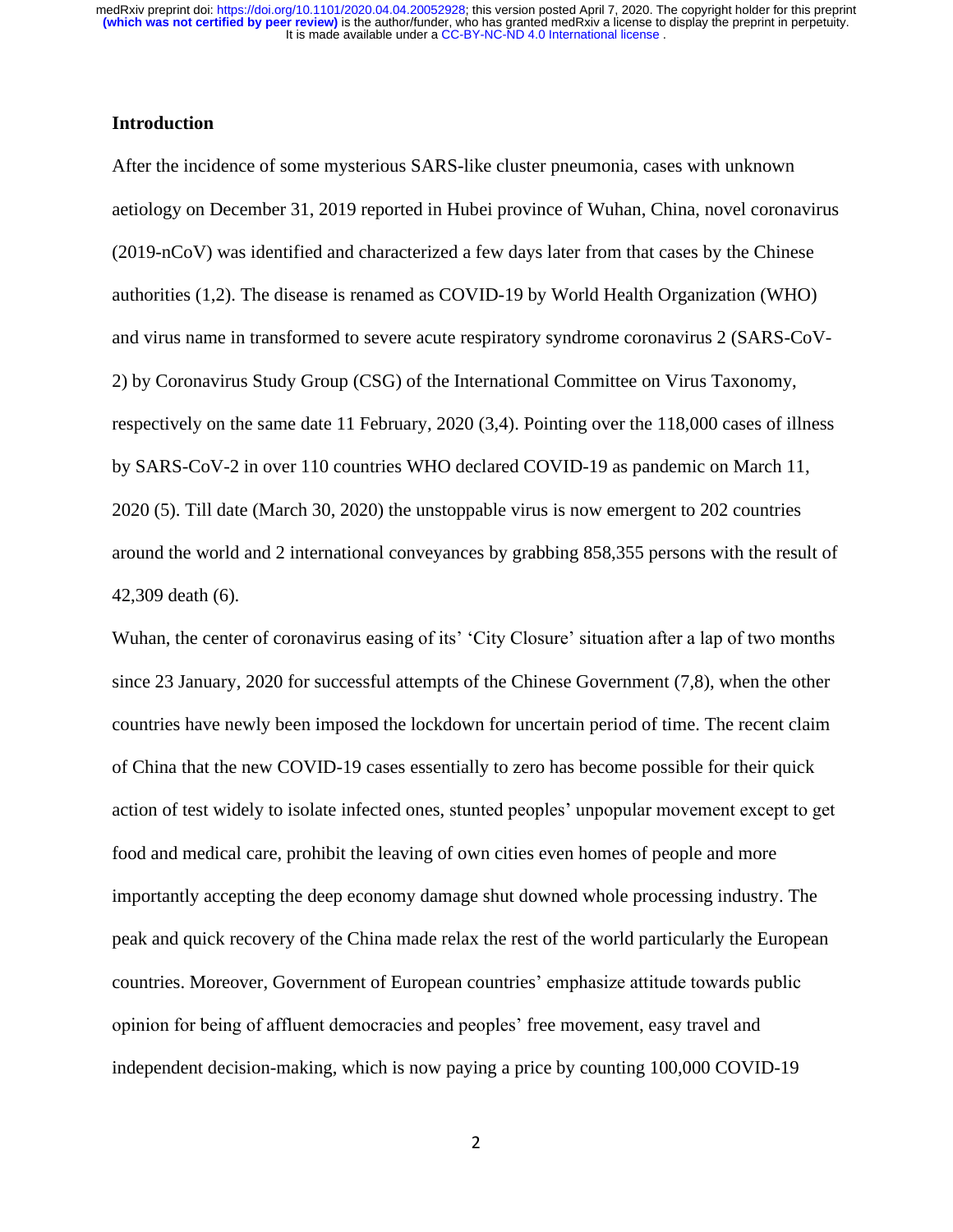confirmed cases and 5,000 deaths with high fatality rate each day – expecting that the worst is yet to come (9).

By defying the geographical and political boundaries of western and temperate countries (like Italy, Spain, UK, USA etc.) the novel coronavirus has invaded towards tropical countries, excluding only a fewer than two dozen countries on the earth where there are no COVID-19 cases reported, so far. However, growth rate of conformed cases and fatalities are apparently slower in Asian tropical countries (like Malaysia, Singapore, Vietnam, Thailand etc.) than that of European temperate countries (10). This gap might be due to tropical countries with moderate economy are tended to be resource poor, not capable to do regular testing or there might be an impact of tropical weather to reduce the pandemic nature COVID-19, rather be a panic. A number of studies (11,12) argued that higher temperature and high relative humidity reduce the spreading capacity of new coronavirus to a greater extent, while there it would be popped again in 2020-2021 winter season (13). Researchers along with epidemiological experts also predicting COVID-19 cannot take advantage and bridgehead in the tropics than in the world's temperate regions (14). A spatial analysis conducted by a research team from University of Maryland revealed that the transmission of COVID-19 lies mostly the regions across the equator where temperature ranges between 05-11<sup>o</sup>C with the combination of low specific (3-6 g/kg) and absolute humidity  $(4-7 \text{ g/m}^3)$  (15).

Depending on this complex context of COVID-19, this study is outlined to unpack the answers of the following research questions and formulate some recommendations to minimize the spread of COVID-19.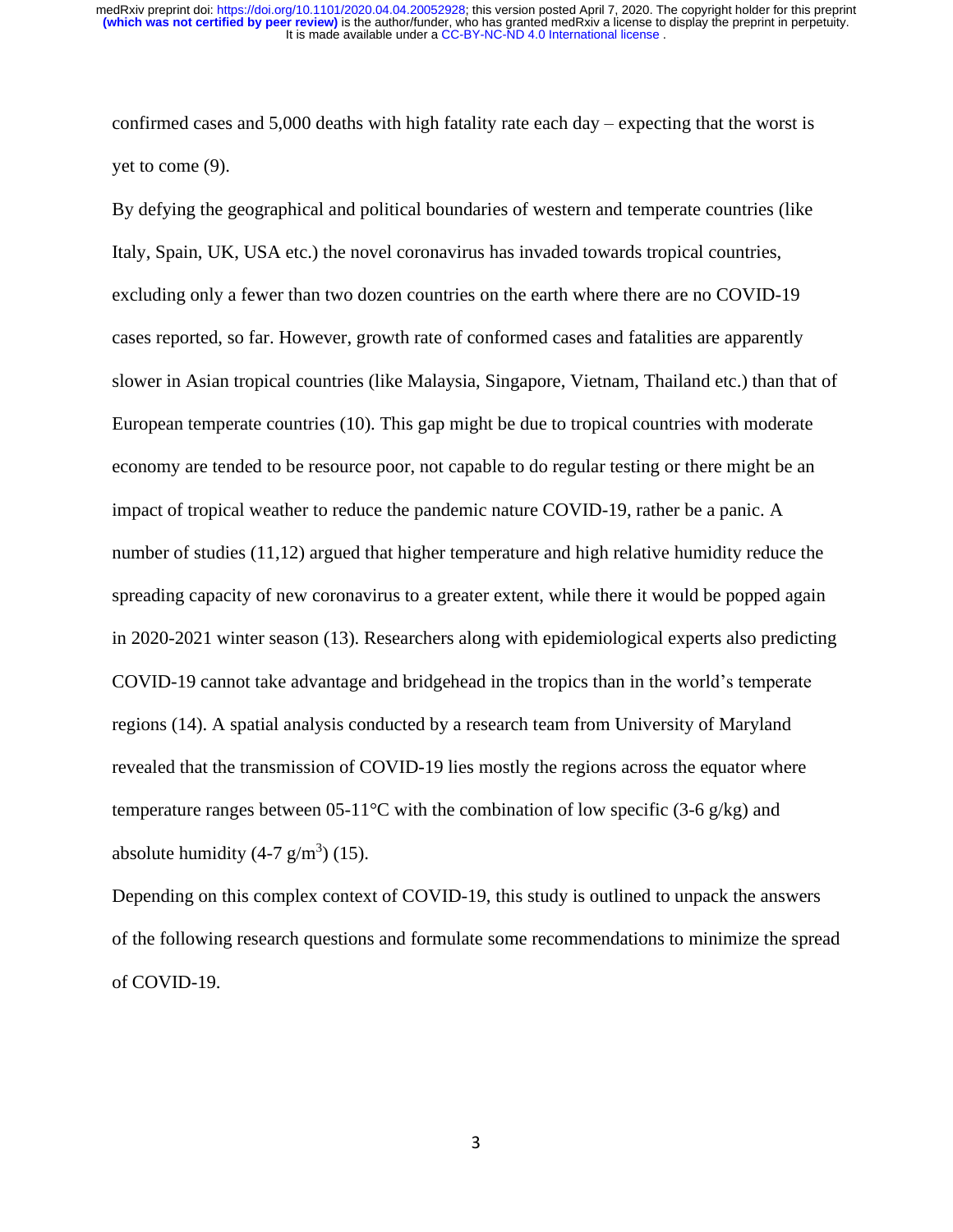- What is the general trend of predictive cases and fatalities caused by Covid19 until end of April 2020 across the world?
- Is there any difference between the trends of the tropical and temperate countries?
- If there is a difference or otherwise, what are the recommendation to curve the spread of Covid19?

## **Methods**

Since the outbreak of coronavirus disease an exhaustive literature review related to the different aspects of COVID-19 and its' relationships with different climatologic parameters and further forecasting was carried out. Published manuscripts, reports from different competent authorities, database and other documents on key areas of COVID-19 in different parts of the world were identified through searches in online journal sources and other available electronic sources.

## **Model adopted**

The proposed SIR (Susceptible Infected Removed) deviated model developed by Choi and Pak (16) during the outbreak of SARS on 2003, was adopted in this study to make a prediction about the suspected cases and death from being the onset of COVID-19. The COVID-19 transmission pattern from person-to-person, no pint source nature and negligible amount of immunity development by the exposure patient during the inaugural stage of COVID-19 pandemic is more likely to SARS epidemic. Therefore, the same model was adopted using the same four available parameters basic reproduction number  $(R_0)$ , case fatality rate  $(F)$ , incubation period (i) and duration of disease (d) regarding COVID-19 revealed by other researchers.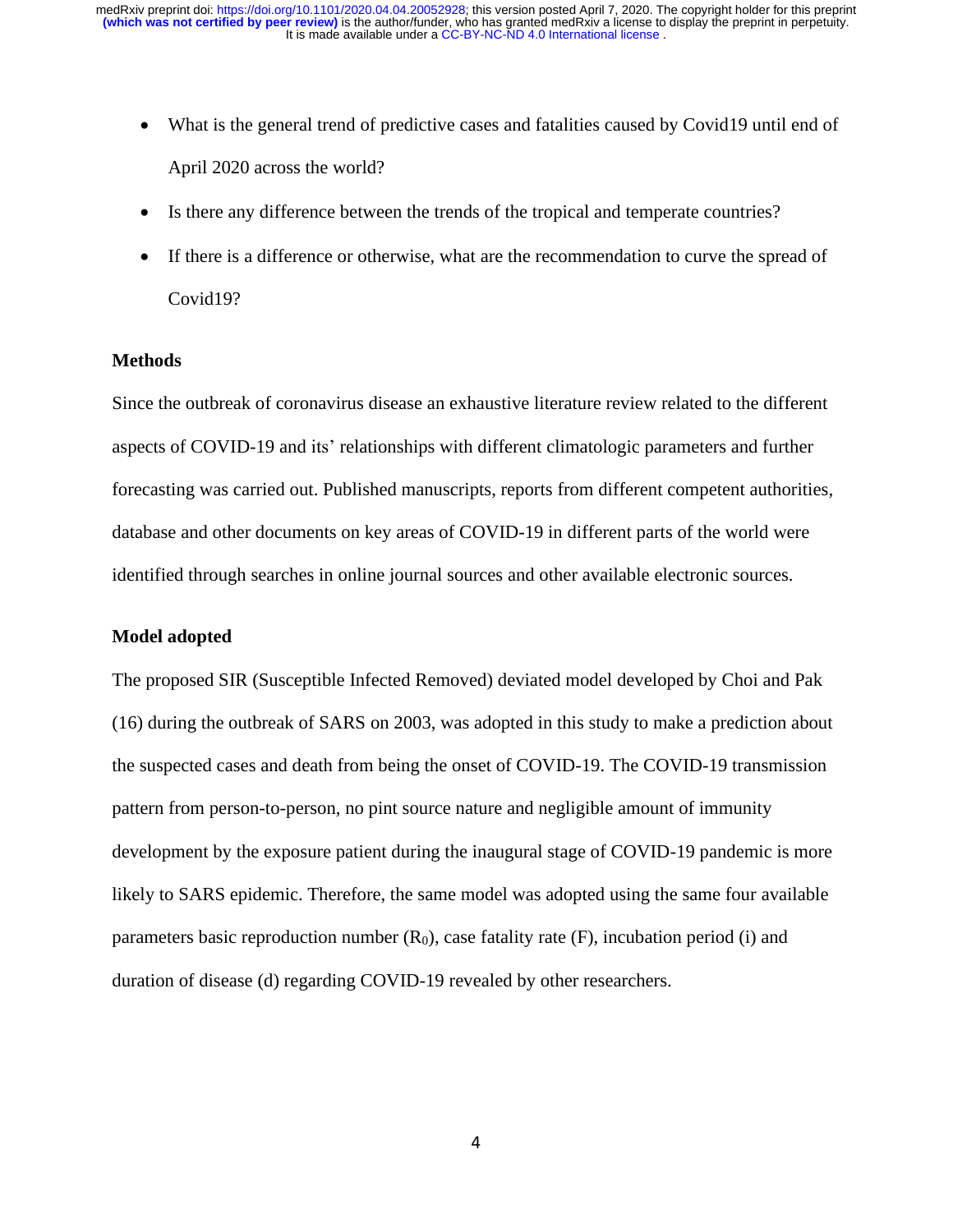## **COVID-19 cases prediction**

Basic reproductive number  $(R_0)$  and incubation period (i) requires to play this model. Any disease become epidemic in any population of a geographical area by increasing the secondary cases from a single (typical) infection in that complete susceptible population is termed as basic reproduction number (17). And the incubation period is the time laps between initial infection and disease onset (18). The  $R_0$  will be changed by the increasing of i. Following the first incubation period, the total number of cases will be  $1+ R_0$  for being the producing of  $R_0$  new cases from the single infectious case at the very beginning of the disease forming its' epidemic nature. This will follow the quadrilateral nature in the subsequent periods of incubation and the total cases will be as  $1 + (1 + R_0) + (1 + R_0 + R_0^2) + \dots + (1 + R_0 + R_0^2 + \dots + R_0^i)$ . If we consider C as the total number of predicted cases, then on the days the predicted number of incidents will be  $C_{ti}$ . Predicted total cases (C) of COVID-19 was calculated following the modified equation of Choi and Pak, (2003).

$$
C = 1 + (1 + R_0) + (1 + R_0 + R_0^2) + \dots + (1 + R_0 + R_0^2 + \dots + R_0^1) = \sum C_{t_i}
$$

Equation (i) was tested by taking imaginary value of  $R_0 = 5$  and  $i = 5$  days that predict that on day 15 there will be 125 new cases with the resulting of total 156 cases (Table 1).

## **COVID-19 death prediction**

Like the case prediction of any epidemic disease, death prediction can also be done by a model using some parameters like basic reproductive number  $(R_0)$ , incubation period (i), duration of disease (d) and case fatality rate (F). Among these the first two is same of the case prediction model. Duration of disease (d) is the average time to diagnose people either cured or die. In more simple words maximum days to onset symptoms of the disease and if not disease diagnosed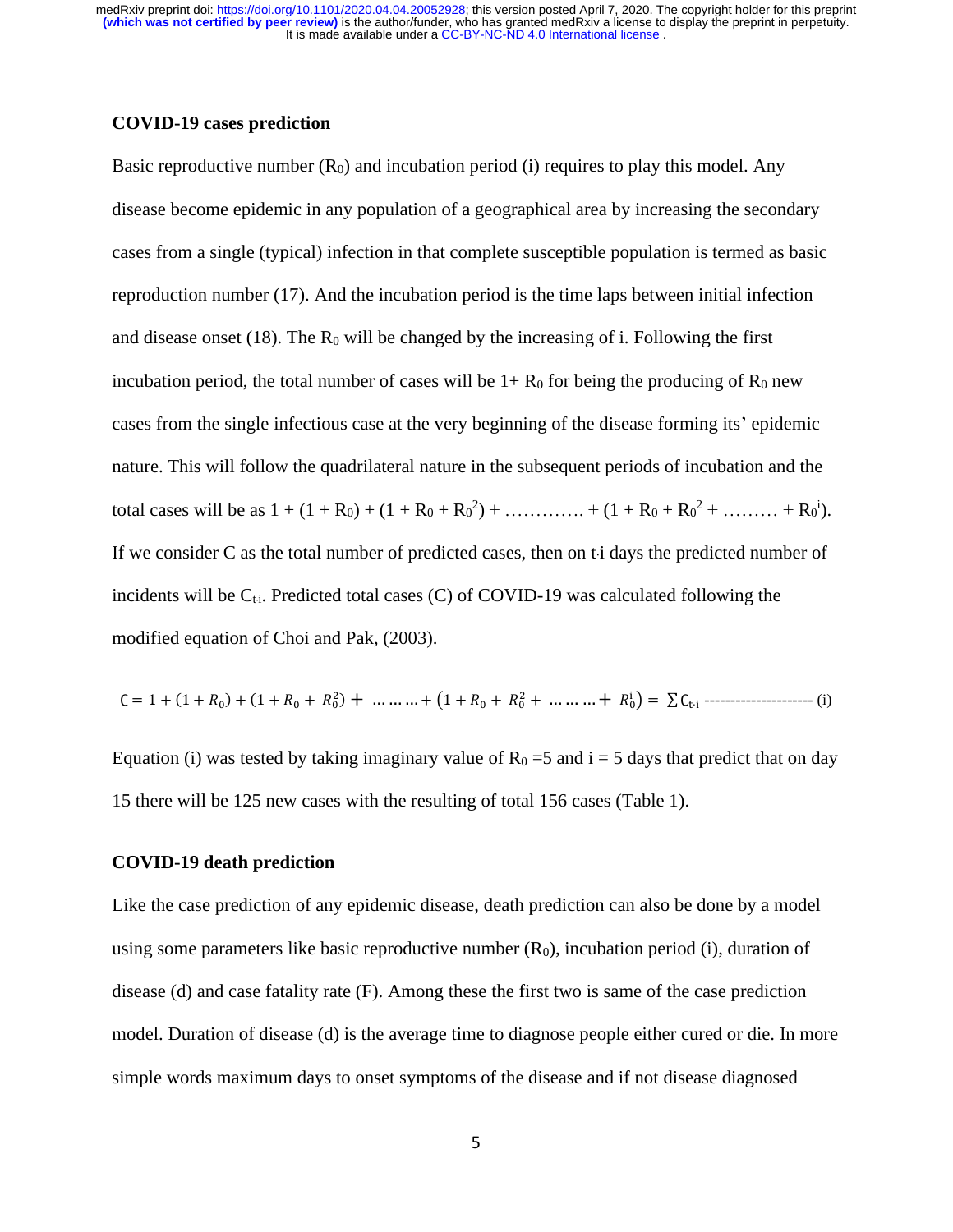release the patient (19). The case fatality rate is the proportion of deaths within a defined population group (20). If D is considered as the predicted total deaths, the predicted deaths on ti+d day can be calculated following the equation developed by Choi and Pak, (2003) during their prediction of SARS deaths.

Dt·i+d = Ct·<sup>i</sup> × F --------------------- (ii)

For predicting the total number of deaths, it is needed just to sum of all values get from the equation (ii). Therefore, the predicted total number of deaths is

D = ∑ Dt·i+d --------------------- (iii)

A trial was done for equation (ii) with the same value taken for equation (i) and taking the value for  $F = 20\%$  and  $d = 14$  days. The attempt reveals the prediction that first 0.2 persons will die from day 0 cases on day 14. Cases from day 5 will give 1 new death prediction with a total 1.2 persons' death on day 19 (Table 2).

#### **Adjust the values of different parameters from epidemiological studies**

The adopted equations require different values from the recent epidemiological studies concerning to COVID-19 to get the predicted new cases and new death number, until the researchers invent a perfect vaccine to stop its' devastating deadly nature. The prediction of total cases from equation (i) here we used  $R_0 = 2.4$  (average) (21) and i = 5 days (22). Recent epidemiological studies on COVID-19 (22–24) were harnessed to attain the i value. From a number of other studies (25–27) several values of  $R_0$  were attained and trialed to check the perfect combination of i and  $R_0$ . The perfect combination was determined by the closest match between the observed total number of COVID-19 cases reported by World Health Organization (WHO) and the attained total number of COVID-19 cases from equation (i). Besides these two values for equation (ii) and (iii) another two values namely duration of disease (d) and case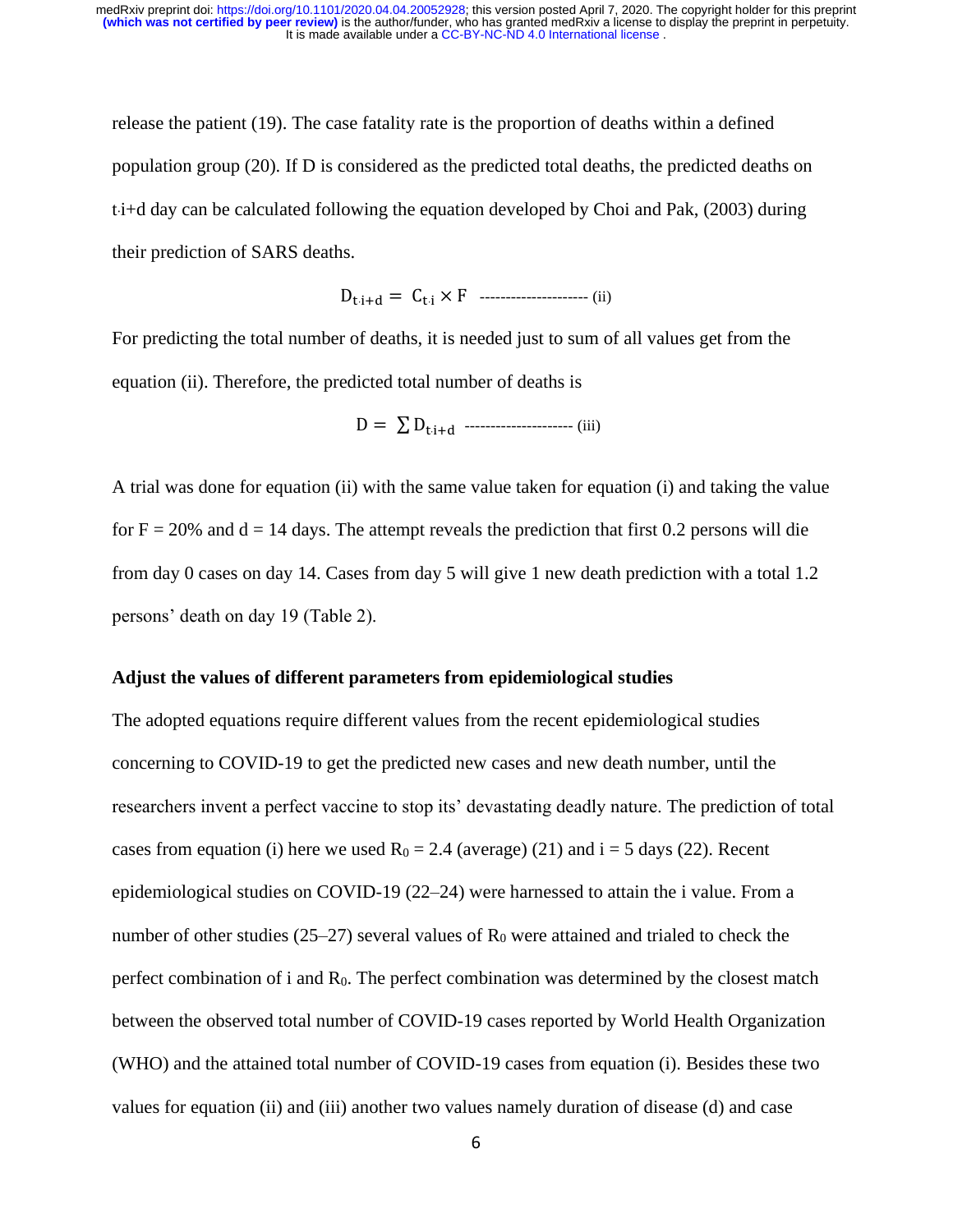fatality rate (F) were required. The disease duration for COVID-19 has been set 14 days by WHO (28) used in this study. This means the case from day 0 will be recovered or dead on day 14. Similarly, from second incubation period i.e. patient from day 5 recovered or dead on day 19 and so on. Case fatality rate (F) values of COVID-19 is differed in different studies (29–31), however to avoid the regional confinement, here in this study WHO reported COVID-19 case fatality rate (F) 3.4% (3) was used. This pointed that the death from the cases day 0 is 0.034  $(1\times3.4\%)$  on day 14, as opposed to be recovered 0.966 people. The values of R<sub>0</sub> and i selected in the was well adjusted with d and F values selected from WHOs' report.

In case of determining the prediction for sub-tropical and tropical countries the incubation period (i) and duration of disease (d) values kept same, as these values do not vary by geographical variation for any kind of infectious disease  $(32)$ . For basic reproduction number  $(R_0)$  and fatality rate (F) the values revealed by different regional researchers were collected, checked with the i and d value for adjustment and finalized (Table 3).

#### **Data source and data analysis**

It was required two different types of data. Since for the prediction of daily new cases and deaths from COVID-19 the data from the official website of WHO (https://www.who.int/emergencies/diseases/novel-coronavirus-2019) and Center for Systems Science and Engineering, Johns Hopkins University, USA (https://www.arcgis.com/apps/opsdashboard/index.html#/bda7594740fd40299423467b48e9ecf6) were used. The weather data of temperate and tropical countries were gathered from authentic website of Weather Atlas [\(https://www.weather-atlas.com\)](https://www.weather-atlas.com/). All the collected data was imputed, analyzed and generated results using Excel (Microsoft Corporation).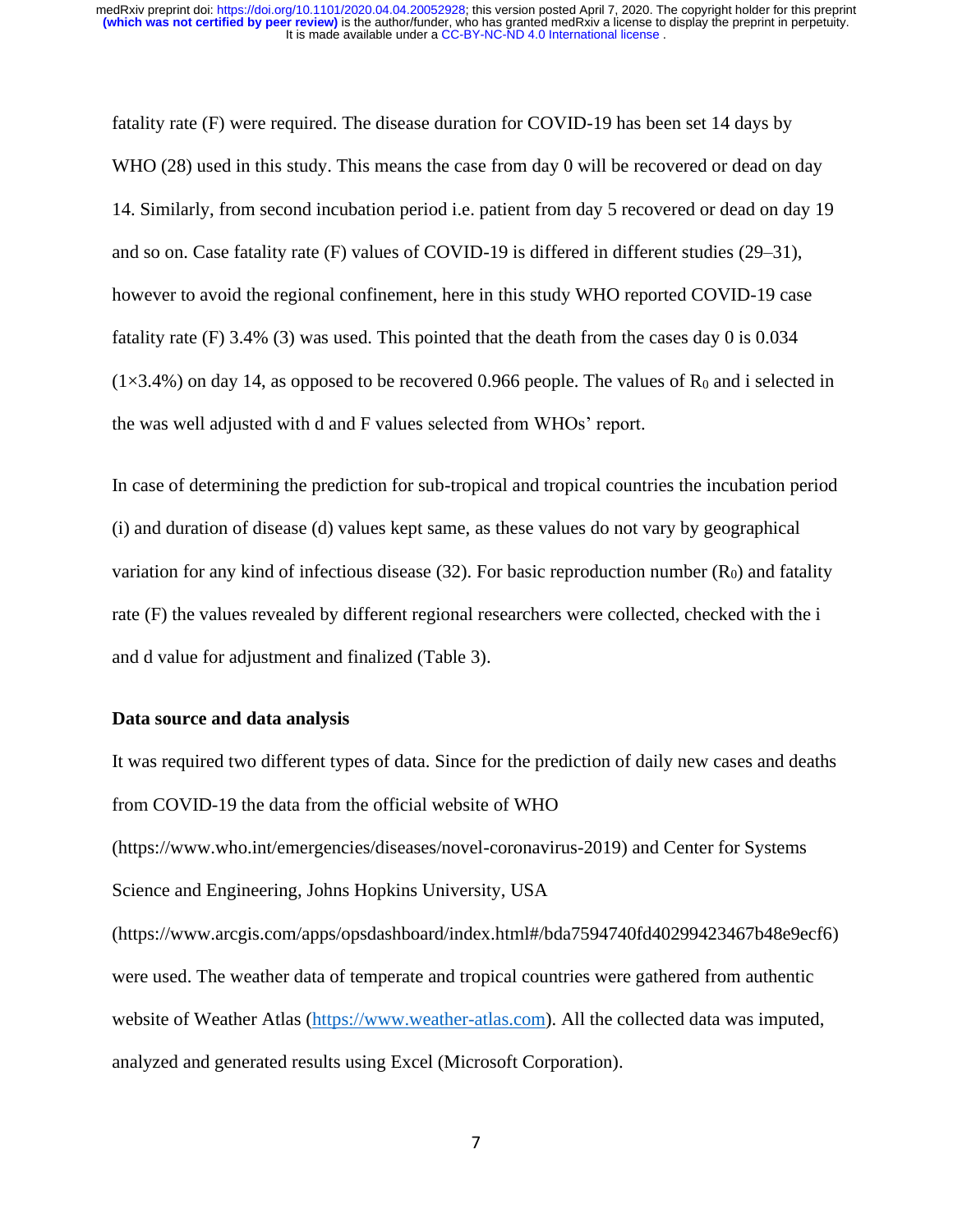## **Results**

#### **Predicted cases and deaths of the world**

Result of probable cases and deaths for being the onset of COVID-19 was attained based on the ongoing trend of the deadly virus SARS-CoV-2 in all over the world. The predicted result revealed 326.89 cases and 0.79 deaths (day 30; January 30, 2020); 62605.6 cases and 368.41 deaths (day 60; February 29, 2020); 11964251.42 cases and 70621.17 deaths (day 90; March 30, 2020) and 2286404188 cases and 13496134.68 deaths (day 120; April 29, 2020) in each quartile of 120 days prediction. The predicted cases and death results were very much resembled with the observed data from March 14, 2020 and onwards (Table 4).

#### **COVID-19 scenario of the tropical countries and sub-tropical countries**

During the writeup of this study Italy and Spain are the two most vulnerable sub-tropical countries selected for this study to tale the COVID-19 incidental difference between sub-tropical and tropical countries. After the exact one-month laps of the first incidence of COVID-19 the deadly virus in Wuhan, China; the first reported case in for both Italy and Spain was on January 31, 2020. The result is presented of 90 days, while there is arrayed comparative results of predicted and observed for two months and another one month only predicted results. Predicted cases of both Italy and Spain was same as we used the same basic reproduction value for being of the countries from the same temperate and geographical position. However, the predicted total death varies across the countries as the fatality rate was not same (Table 5 and 6).

Malaysia and Singapore are selected as representing countries from tropical listed countries affected by COVID-19. The estimated result for Malaysia was 57.17 cases and 0.21 deaths (day 30; February 24, 2020); 1413.5 cases and 9.59 deaths (day 60; March 25, 2020) against the observed result of 22 cases with 0 deaths and 1796 cases with 20 deaths on the same date of 30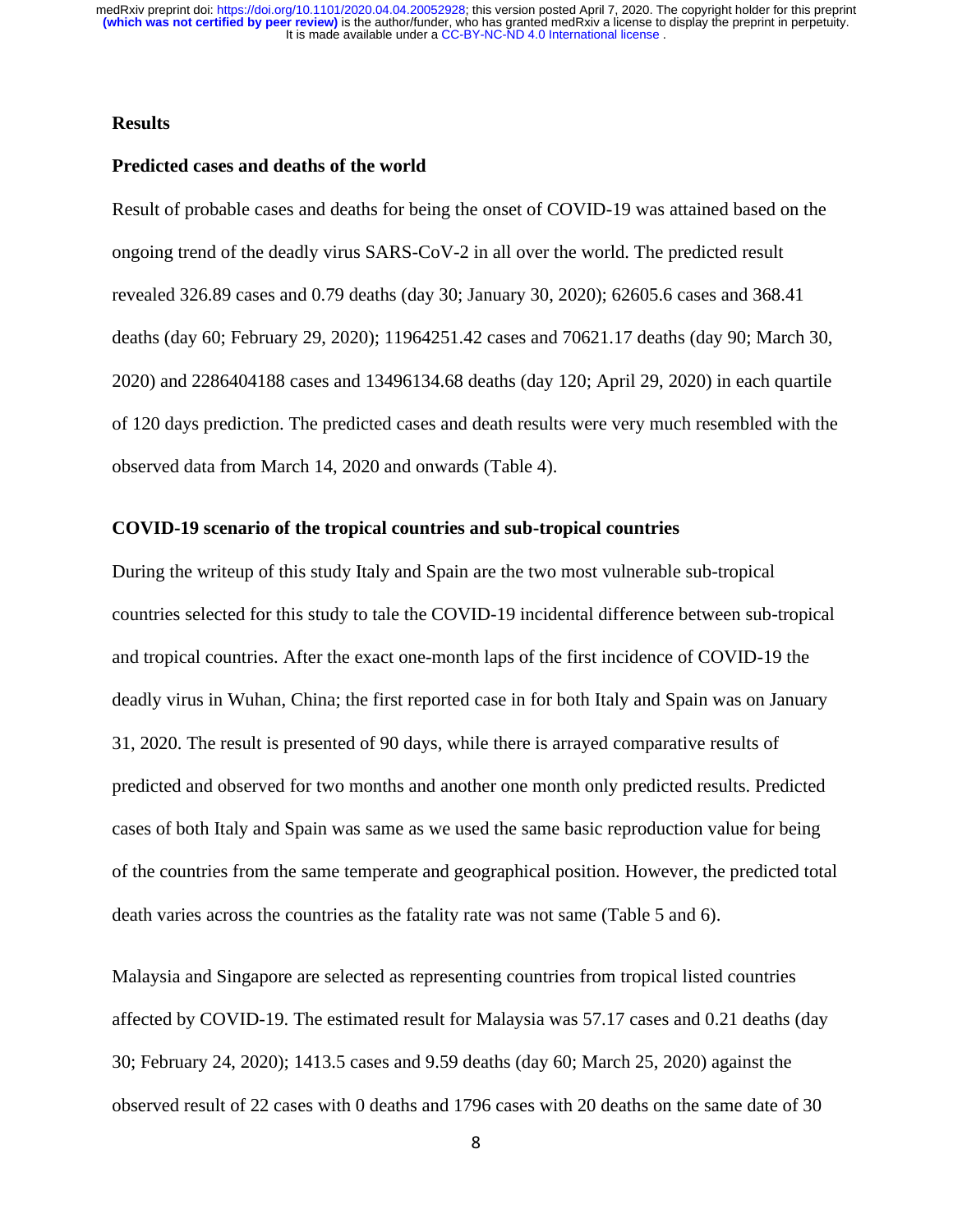days interval. The predicted result for next 30 days interval (day 90, April 24, 2020) is 34151.76 cases with 236.15 deaths (Table 7). The computed probable result for another tropical country Singapore was 9.48 cases and 0.014 deaths (day 30; February 22, 2020); 24.52 cases and 0.051 deaths (day 60; March 23, 2020) when 85 cases with 0 deaths and 509 cases with 2 deaths were observed on the same 30 days interval date. And the prediction for the day 90 (April 22, 2020) is 51.15 cases with negligible number of death (0.11) (Table 8).

#### **Discussion**

The number of predicted cases and death was very much resembled after a certain time interval with that of the actual number of cases and death for both global and regional population, however it has some unexpected difference. Actual forecasting like "How many people will be affected onset by the following days" or "The outbreak going to be peak or not in the coming month?" of an epidemic disease from a transmission dynamics based model is quite tough (33). This is because the transmission dynamics based model is developed foothold on the official clinical surveillance data, which comes through a bureaucratic reporting chain of public health officials and government employees (34) who have to maintain privacy concern owing to geographical resolutions. Moreover, human (host) social behavior (35), potential changes in the pathogen (36) and host-pathogen interaction (37) dominates the epidemic models to a greater extent, while these are continuously change within an epidemic period. In case of COVID-19 the prediction from this study can be rippled for being down warding the basic reproduction value, which is already slowed from 2.9 to 2.4 (26) and also of the fatality rate which must be slow downed on the coming days for taking effective measure by the affected countries.

Using the existing value of different parameters and incorporated the values in the epidemic model we revealed an estimation of global total cases (2286404188) and death numbers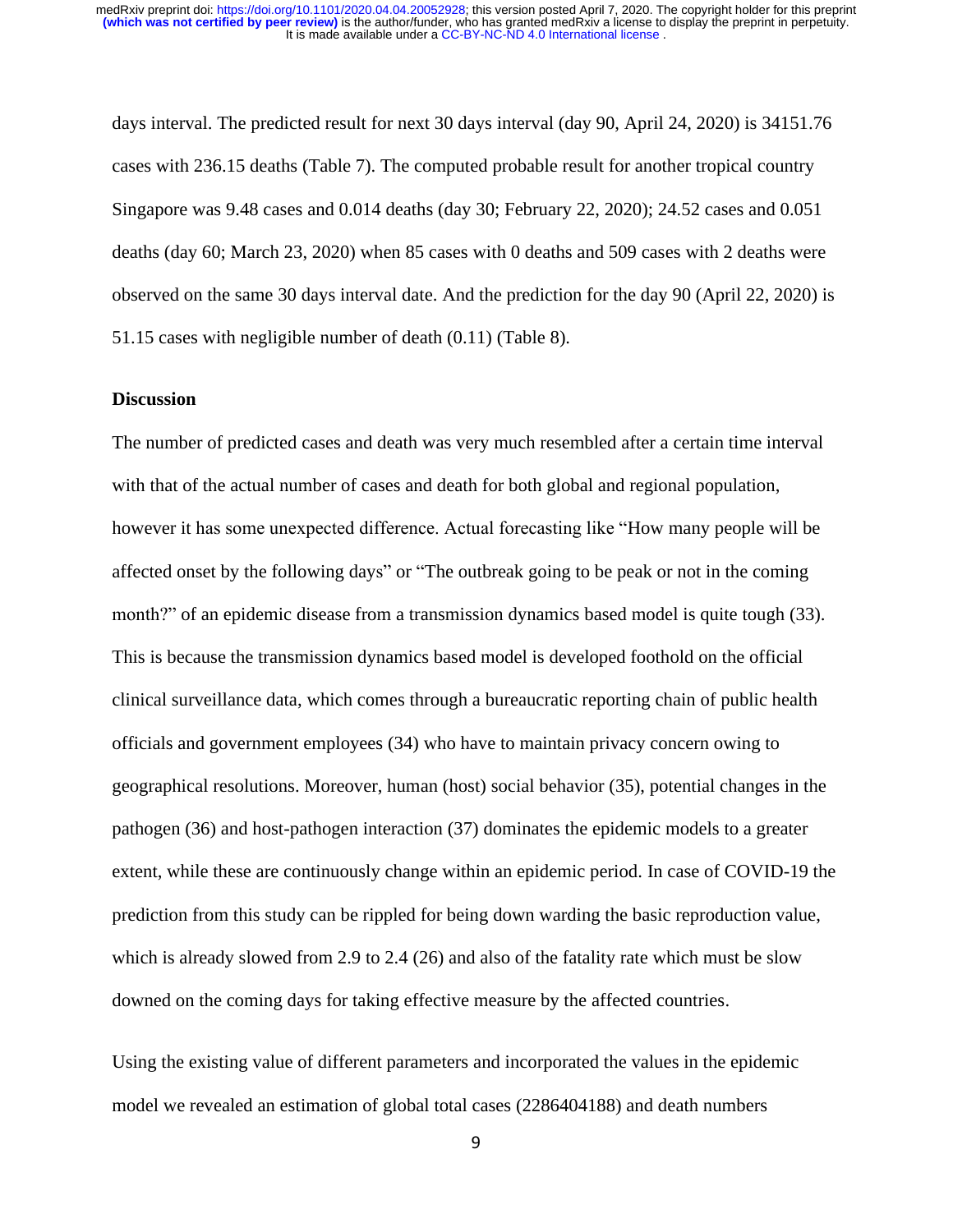(13496134.68) on April 29, 2020. By contrast with the SARS-2003 epidemic and MARS-2012 outbreak, this estimation of COVID-19 pandemic got some furious figure for its' haughty  $R_0$ value (median 2.4) from the very early devastating nature of the virus, where SARS-2003 and MARS-2012 R<sub>0</sub> values were  $0.19-1.08$  (38) and  $0.29-0.80$  (39), respectively. Moreover, this unbelievable number can be a true figure if this virus continues its' sabotage, and we observe the present situation of USA, the current COVID-19 epicenter. The USA coronavirus response coordinator asked to take mental preparation for counting the death toll between the range of 100,00 to 200,000 in USA only from the prediction of best computer models, even after maintain the current strict social distancing (40). Koczkodaj et al., (2020) predicted about 10000000 COVID-19 cases outside of China by March 30, 2020 following the simple heuristic prediction method. The prediction of these researchers will be close to half of our prediction including China if it continues to April 29, 2020, the end date until which we continued our prediction.

The COVID-19 transmission shows a different trend of spread between the European temperate and Asian tropical countries. Though the first incident time has a gap of about one month, however the scenario between the countries of these two climatic regions has a head and tail difference. European countries is suffocating from the current COVID-19, a uncontrollable situation given applying modern medical facilities for their citizens by ensuring 11.5 critical care beds per 100,000 head of population (42) comparing with the only 3.6 critical care beds per 100,000 population in the entire Asian countries. The problem for European countries specifically in Italy and Spain is that they are getting 8.5 and 8.9 confirmed COVID-19 cases against per critical care bed (43), which is bounding them to take impossible choice of setting age limit for access to critical care bed. Though the European countries followed the same lockdown, test-trace-isolate infected ones', social distance strategy to defeat COVID-19 like

10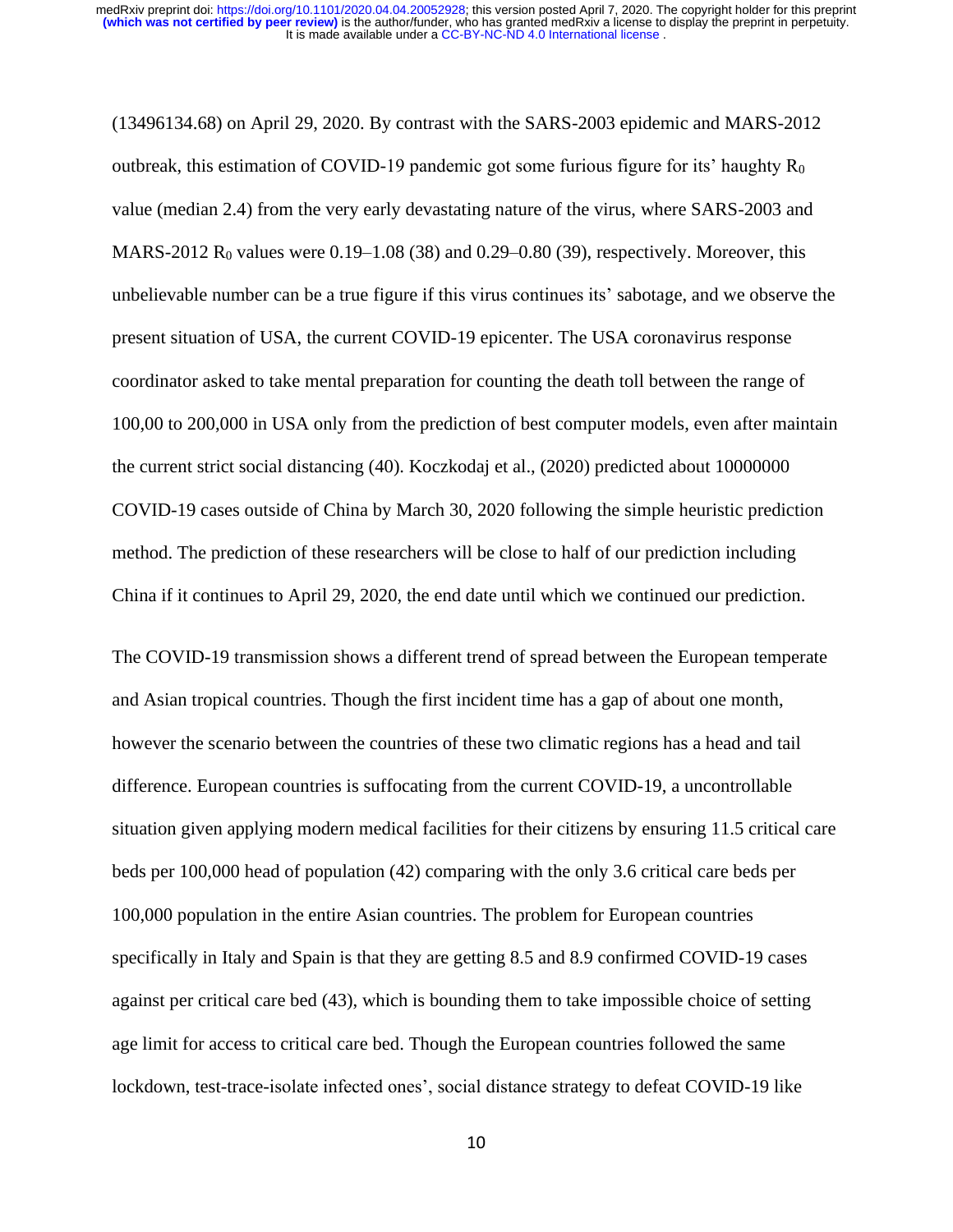other Asian counterparts, however it was a bit delay to take initiatives by the decision-making authorities for slow, hesitant and in some cases even chaotic management being of their liberal democratic culture. Experts now also raised question about the effectuated tests quantity as well as quality variation between the two parts of the world when facing the same problem. Moreover, there is criticism from the expert community for the individualistic hedonists of the Europeans, that dared the Government authorities to impose social distance or self-quarantine, which was quite easy in Asian countries for community-driven, and hierarchical nature of political and administrative intuitions. Not like war, the real war against pandemic COVID-19 the Europe's 27 centers of decision and 27 lines of command also lambaste by their own parliament member (44).

Concerning to climatic pattern, there is also vice-versa prediction from the scientist and epidemiologist communities. Expert opinion is that the Asian countries is taking advantage from onset spring and will be favored on door knocking summer from COVID-19 cold shock for their geographical position and climatic condition. Lowen and Stell (45) argued that the dropletmediated viral disease (SARS and MARS) survived in low absolute humidity (cold and dry weather) and attenuated the viral transmission in high absolute humidity (warm and humid weather), which can also be true for their genetic cousin COVID-19. However, Luo et al., (46) burst a vigilant caution that, the increasing temperature and humidity on the onset summer cannot hold back the COVID-19 transmission race too early. If anyhow the transmission is settled down in temperate countries taking the favor of high temperature and humidity, then Neher et al., (13) warned for having the chance of larger peak in the winter of 2020/21. Moreover, given the condition of very low spreads and fatality in the tropical countries, tend to be developing countries having very poor capacity of diagnosis and medical services, if the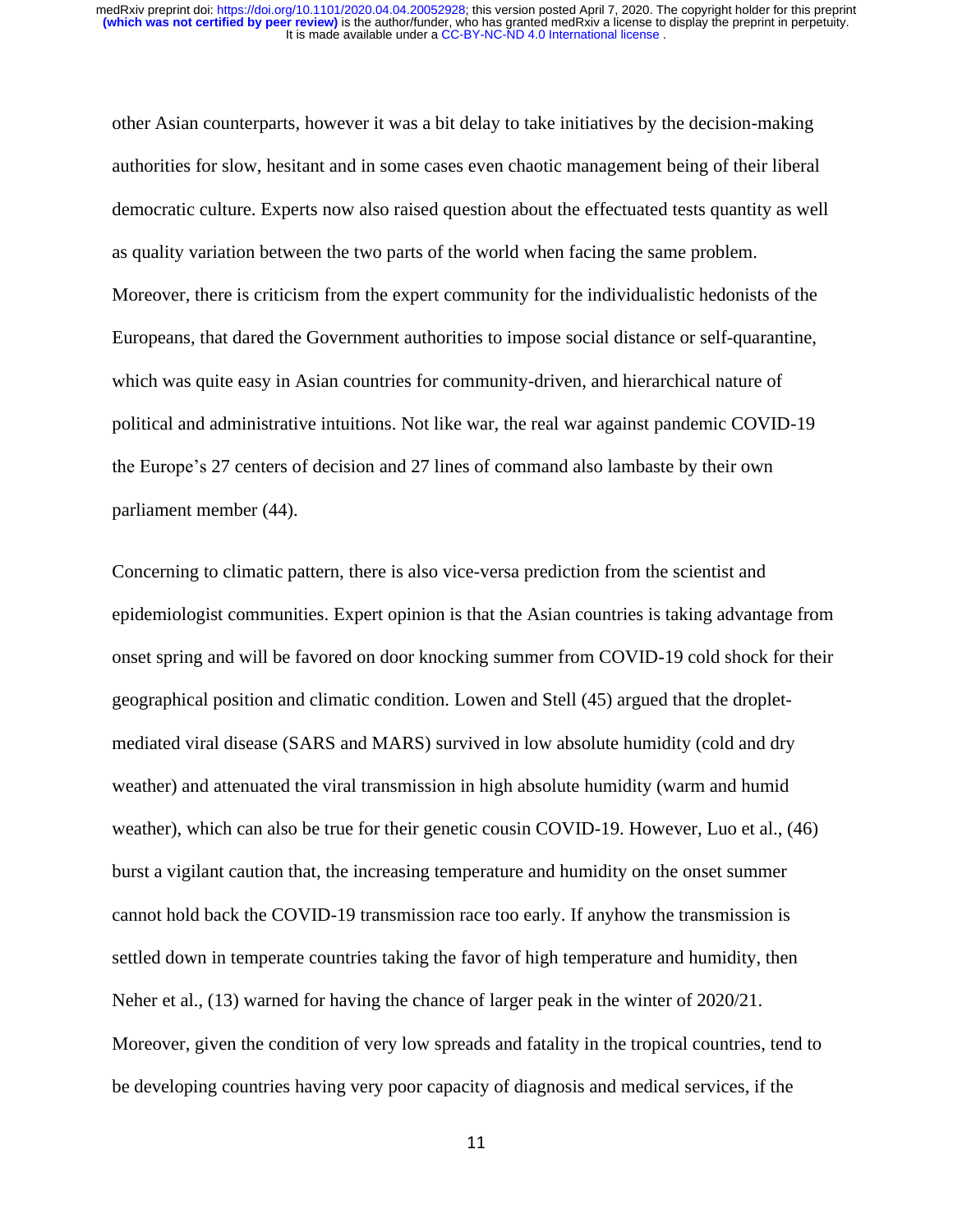COVID-19 infections remain asymptotic until coming winter and then it respreads, it will be a toughest job in the planet for the millions of people to survive. Therefore, with the global leadership of the WHO, a comprehensive diagnosis of all the people irrespective of nationalities has to be implemented when going to get a window of opportunity for better preparation of health care systems, they must make hay while the sun shines by next six months. This will provide the information base for the individual countries to take the actions from the viewpoints of political action, social movement and health services.

#### **Conclusions and recommendations**

Based on the analysis of secondary data in a predictive model, it was found that the that COVID-19 spread and fatality tend to be high globally but compared to tropical countries, it is going to be incredibly high in the temperate countries for having lower temperature (7-16°C) and humidity (80-90%). However, some literature predicted that this might not be true, rather irrespective of weather conditions there might be a large number of asymptotic COVID-19 carrier in everywhere in the world particularly in the developing countries which have limited capacity of diagnosis and medical service, will be unknown unless the entire population is diagnosed. The asymptotic career might be the cause of outbreak in the coming winter while whether will be again favorable for COVID-19 incubation in both tropics of the world. Therefore, a comprehensive program with the leadership of WHO for testing of entire population of the world is required, which will be very useful for the individual government of member states of the United Nations to take proper political action and social and medical service. Specific and effective actions as recommended by WHO, UNICEF, CDC and ISGlobal (47–50) could be implemented to minimize the predicted COVID-19 moves are as follows.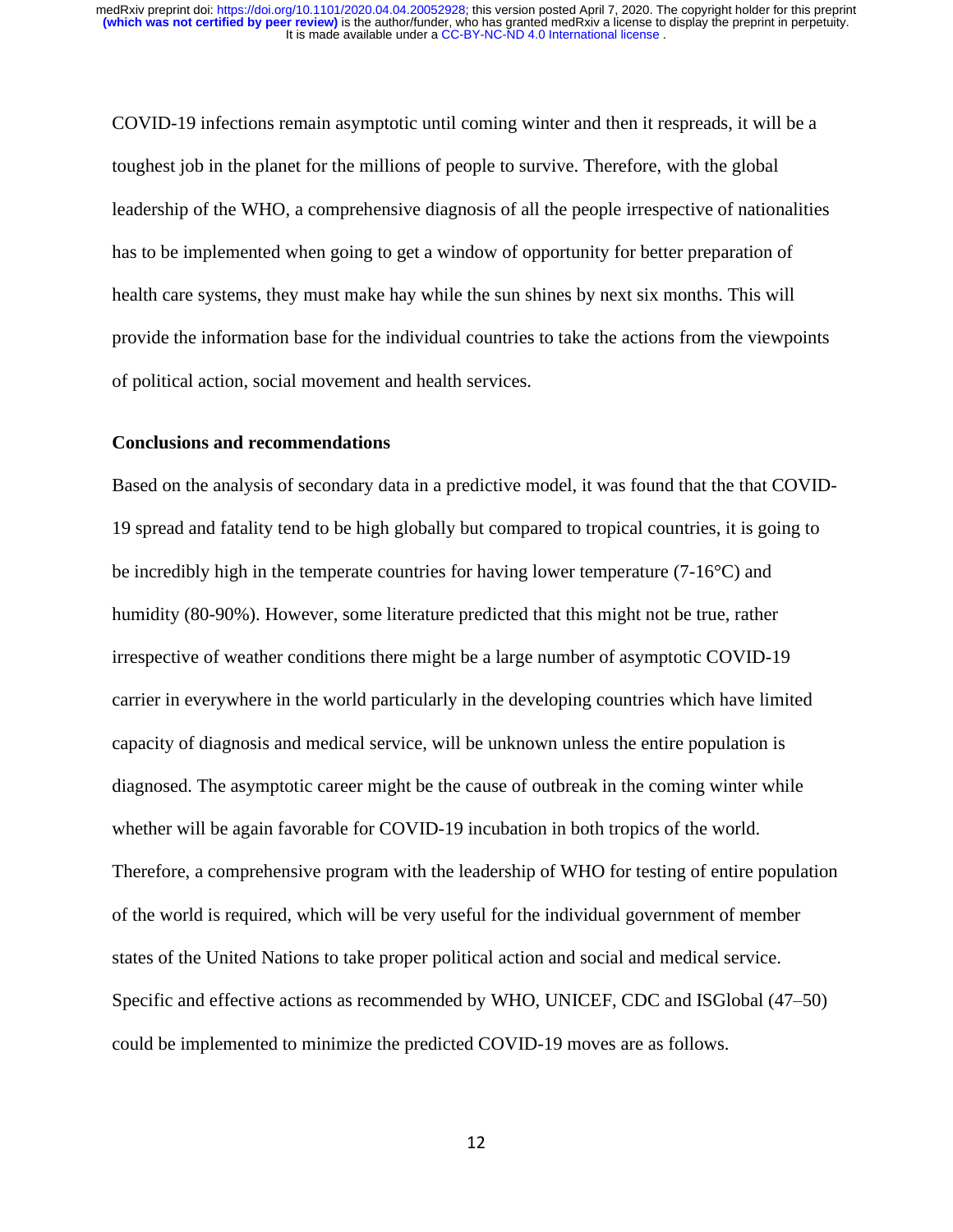- Eschew to touch different parts (eye, nose, mouth) of your face which facilitate the SARS-CoV-2 be wedged into your body especially its' favorite lower part of the lungs. Also maintain personal hygiene at your best level by frequent washing your hands.
- Practice to regular use of disposable tissue when sneezing or coughing being COVID-19 a droplet-mediated viral disease and dispose it by maintaining proper disposing manner.
- Avoid the mass gathering and unpopular movement except for buying food and medicines. And when moving outside keep a 1 meter (3 feet) distance, especially when someone next to you is coughing or sneezing and vice-versa.
- The air born nature of the SARS-CoV-2 can be hindered by using consistent and correct use of surgical masks – must disinfect your hands after removing masks and gloves.
- Daily measure own temperature. Pursue medical attention through advance call when got fever, cough or difficult breathing. Therefore, the regional health care authority can provide the right health facility by protecting both the infected ones and other from spreading the virus.
- Install some kind of physical barrier (for example, Plexiglas shield) between the hospital reception staffs and patients. Also make adequate (1 meter) distance between the chairs in the waiting room of the emergency hospital visitors.
- Before making a home-call patient appointment ask do they have a cold, flu symptoms, fever, cough or conjunctivitis. And also ask about the recent contact with people suffering from COVID-19 infection or comes from infected areas. If so, recommend to wait for the visit or to go to the hospital (outpatients service, not emergency room).
- All units of hospitals and patient carrying ambulance will be cleaned regularly by using sterilized products as the virus has transmitted nature from the infected surface.

13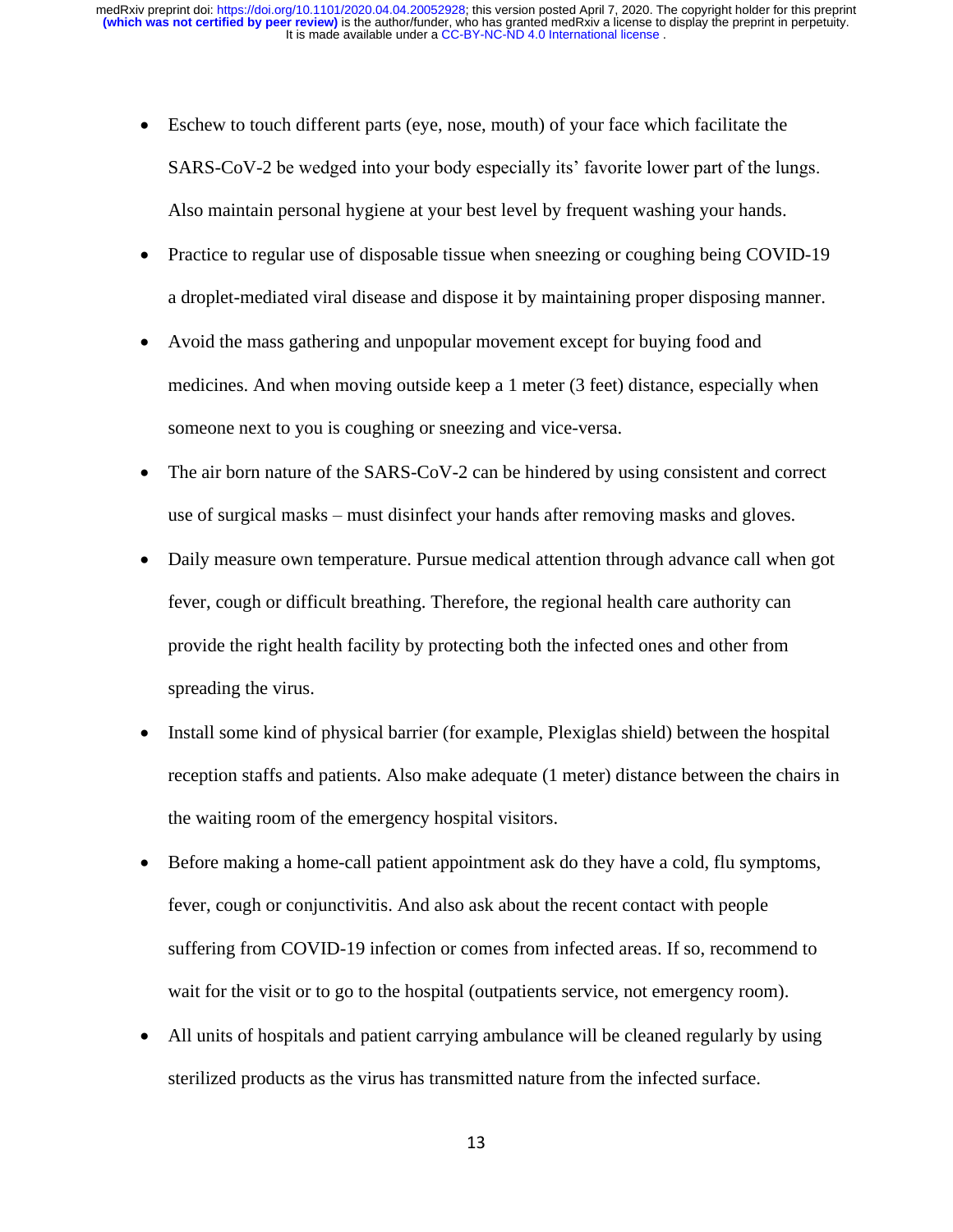• And the last but not least, a simple message for all countries from the speech of WHO Director General "test, test, test". This is for understating the scale of outbreak and reduce the transmission by following the strategy of test-trace-isolate infected ones.

All predictions, suggestions and efforts made by the researchers and health care professionals in different part of the worlds will frail without the implementation of extensive public health interventions.

## **References**

- 1. WHO. Pneumonia of unknown cause China [Internet]. World Health Organization (WHO); 2020 [cited 2020 Apr 1]. Available from: https://www.who.int/csr/don/05 january-2020-pneumonia-of-unkown-cause-china/en/
- 2. Zhou P, Yang X-L, Wang X-G, Hu B, Zhang L, Zhang W, et al. Discovery of a novel coronavirus associated with the recent pneumonia outbreak in humans and its potential bat origin. Nature. 2020 Jan 23;
- 3. WHO. Coronavirus disease [Internet]. 2020 [cited 2020 Apr 1]. Available from: https://www.who.int/emergencies/diseases/novel-coronavirus-2019
- 4. Gorbalenya AE, Baker SC, Baric RS, de Groot RJ, Drosten C, Gulyaeva AA, et al. The species Severe acute respiratory syndrome-related coronavirus: classifying 2019-nCoV and naming it SARS-CoV-2. Nat Microbiol. 2020 Mar 2;5(4):536–44.
- 5. Cucinotta D, Vanelli M. WHO Declares COVID-19 a Pandemic. Acta Biomed [Internet]. 2020 Mar 19 [cited 2020 Apr 1];91(1):157–60. Available from: http://www.ncbi.nlm.nih.gov/pubmed/32191675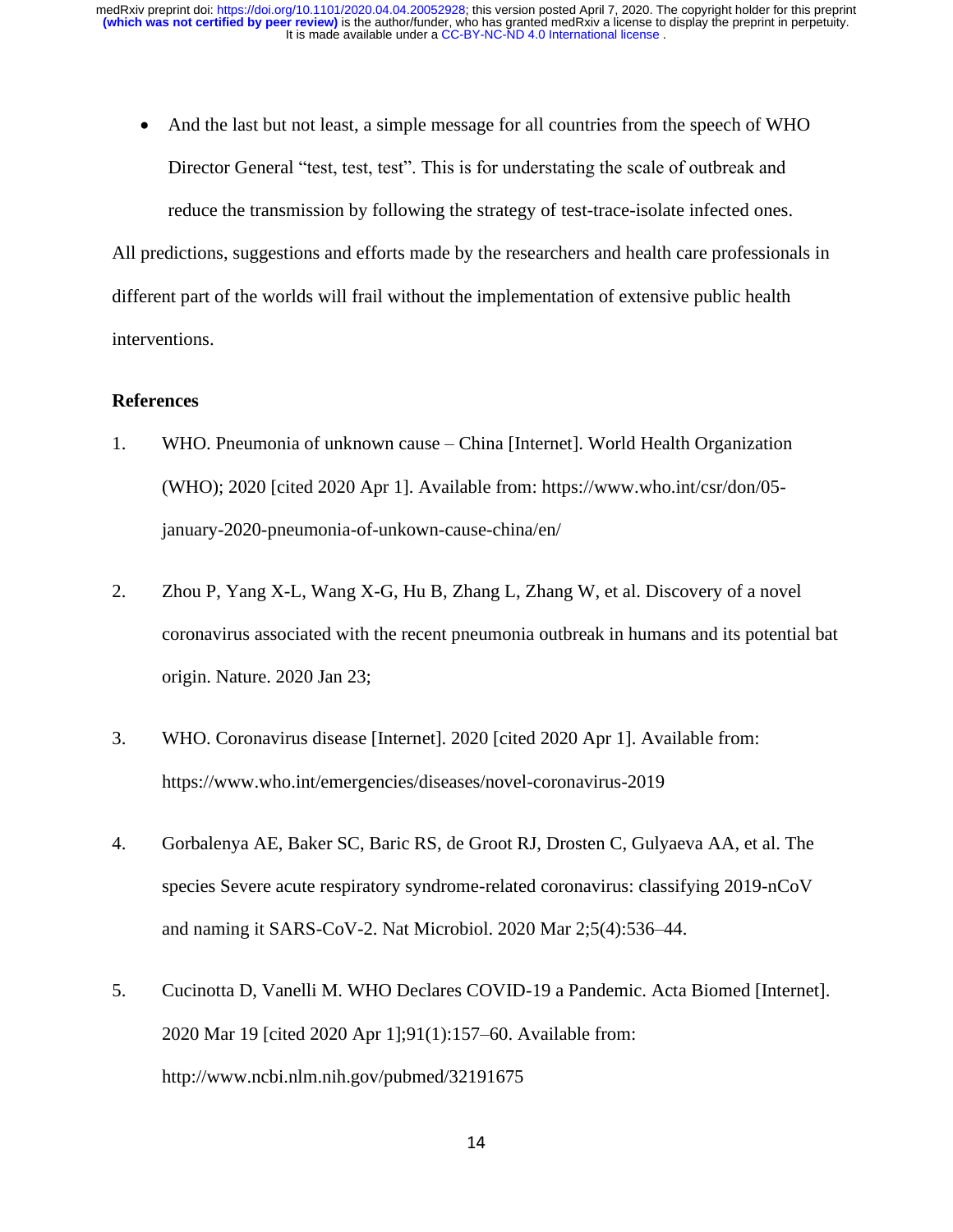- 6. WHO. Coronavirus disease 2019 (COVID-19), Situation Report 72 [Internet]. World Health Organization (WHO), Geneva, Switzerland; 2020. Available from: https://www.who.int/docs/default-source/coronaviruse/situation-reports/20200331-sitrep-71-covid-19.pdf?sfvrsn=4360e92b\_6
- 7. Kuo L. Life after lockdown: has China really beaten coronavirus? The Guardian [Internet]. 2020 Mar 23 [cited 2020 Apr 1]; Available from: https://www.theguardian.com/world/2020/mar/23/life-after-lockdown-has-china-reallybeaten-coronavirus
- 8. Roosa K, Lee Y, Luo R, Kirpich A, Rothenberg R, Hyman JM, et al. Real-time forecasts of the COVID-19 epidemic in China from February 5th to February 24th, 2020. Infect Dis Model. 2020 Jan 1;5:256–63.
- 9. Pérez-Peña R. Virus Hits Europe Harder Than China. Is That the Price of an Open Society? The New York Times [Internet]. 2020 Mar 19 [cited 2020 Apr 2]; Available from: https://www.nytimes.com/2020/03/19/world/europe/europe-china-coronavirus.html
- 10. Goldstein S. This stunning chart shows the coronavirus spreading slowly in tropical countries [Internet]. MarketWatch. 2020 [cited 2020 Apr 2]. Available from: https://www.marketwatch.com/story/this-stunning-chart-shows-the-coronavirusspreading-slowly-in-tropical-countries-2020-03-17
- 11. Lipsitch M. Seasonality of SARS-CoV-2: Will COVID-19 go away on its own in warmer weather? [Internet]. Center for Communicable Disease Dynamics, School of Public Health, Harvard T.H. Chan. 2020 [cited 2020 Apr 2]. Available from: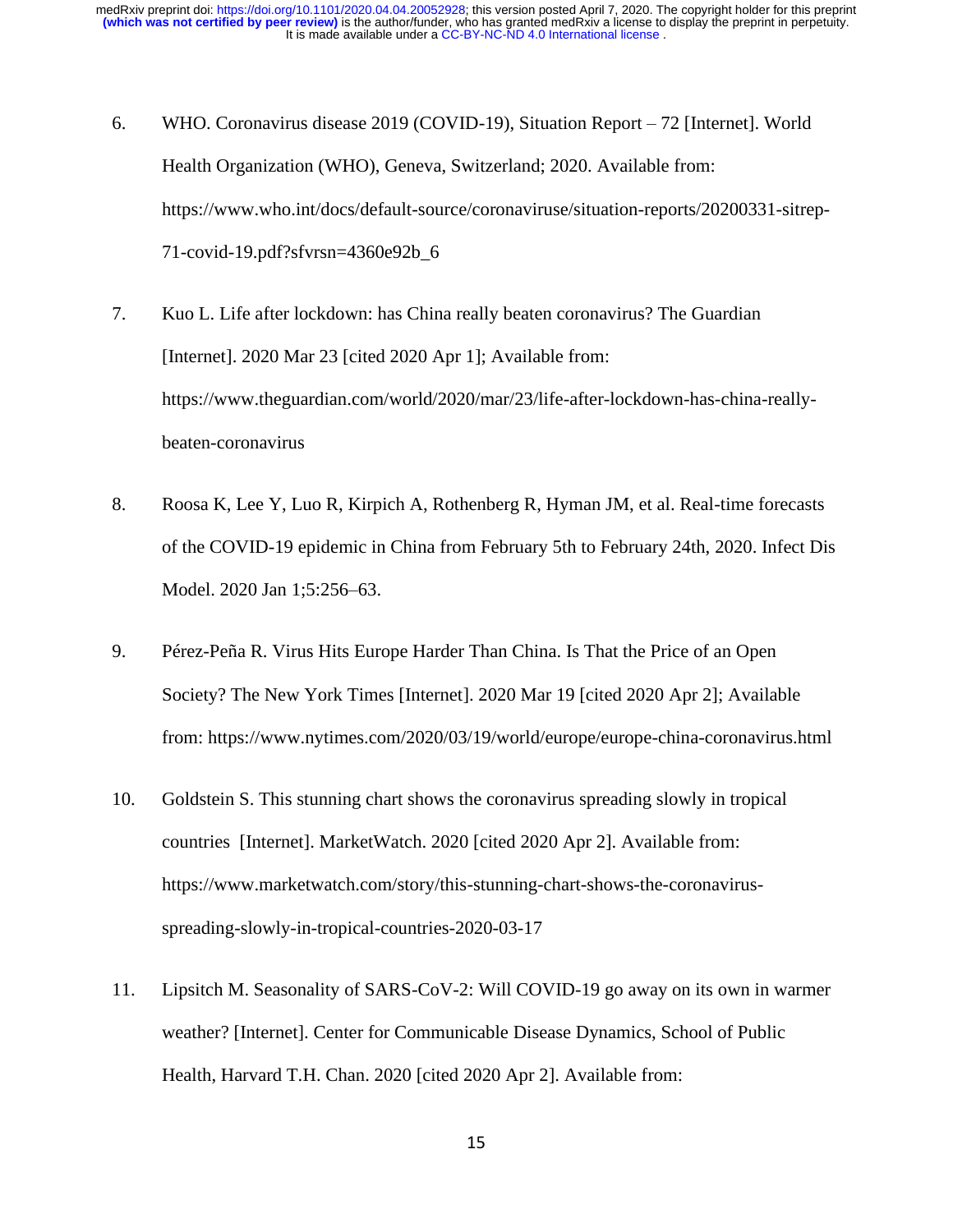https://ccdd.hsph.harvard.edu/will-covid-19-go-away-on-its-own-in-warmerweather/?mod=article\_inline&mod=article\_inline

- 12. Wang J, Tang K, Feng K, Lv W. High Temperature and High Humidity Reduce the Transmission of COVID-19. SSRN Electron J. 2020 Mar 11;19.
- 13. Neher RA, Dyrdak R, Druelle V, Hodcroft EB, Albert J. Potential impact of seasonal forcing on a SARS-CoV-2 pandemic. Swiss Med Wkly. 2020 Mar 9;150(1112):w20224.
- 14. Cookson C. Scientists hopeful warmer weather can slow spread of coronavirus. Financial Times [Internet]. 2020 Mar 25 [cited 2020 Apr 2]; Available from: https://www.ft.com/content/c8ed3692-6db3-11ea-9bca-bf503995cd6f
- 15. Sajadi MM, Habibzadeh P, Vintzileos A, Shokouhi S, Miralles-Wilhelm F, Amoroso A. Temperature and Latitude Analysis to Predict Potential Spread and Seasonality for COVID-19. SSRN Electron J. 2020 Mar 5;18.
- 16. Choi BCK, Pak AWP. A simple approximate mathematical model to predict the number of severe acute respiratory syndrome cases and deaths. J Epidemiol Community Health. 2003 Oct 1;57(10):831–5.
- 17. Jones J holland. Notes on R0. Department of Anthropological Sciences, Stanford University; 2007.
- 18. Vynnycky E, Fine PEM. Lifetime Risks, Incubation Period, and Serial Interval of Tuberculosis. Am J Epidemiol [Internet]. 2000 Aug 1;152(3):247–63. Available from: https://doi.org/10.1093/aje/152.3.247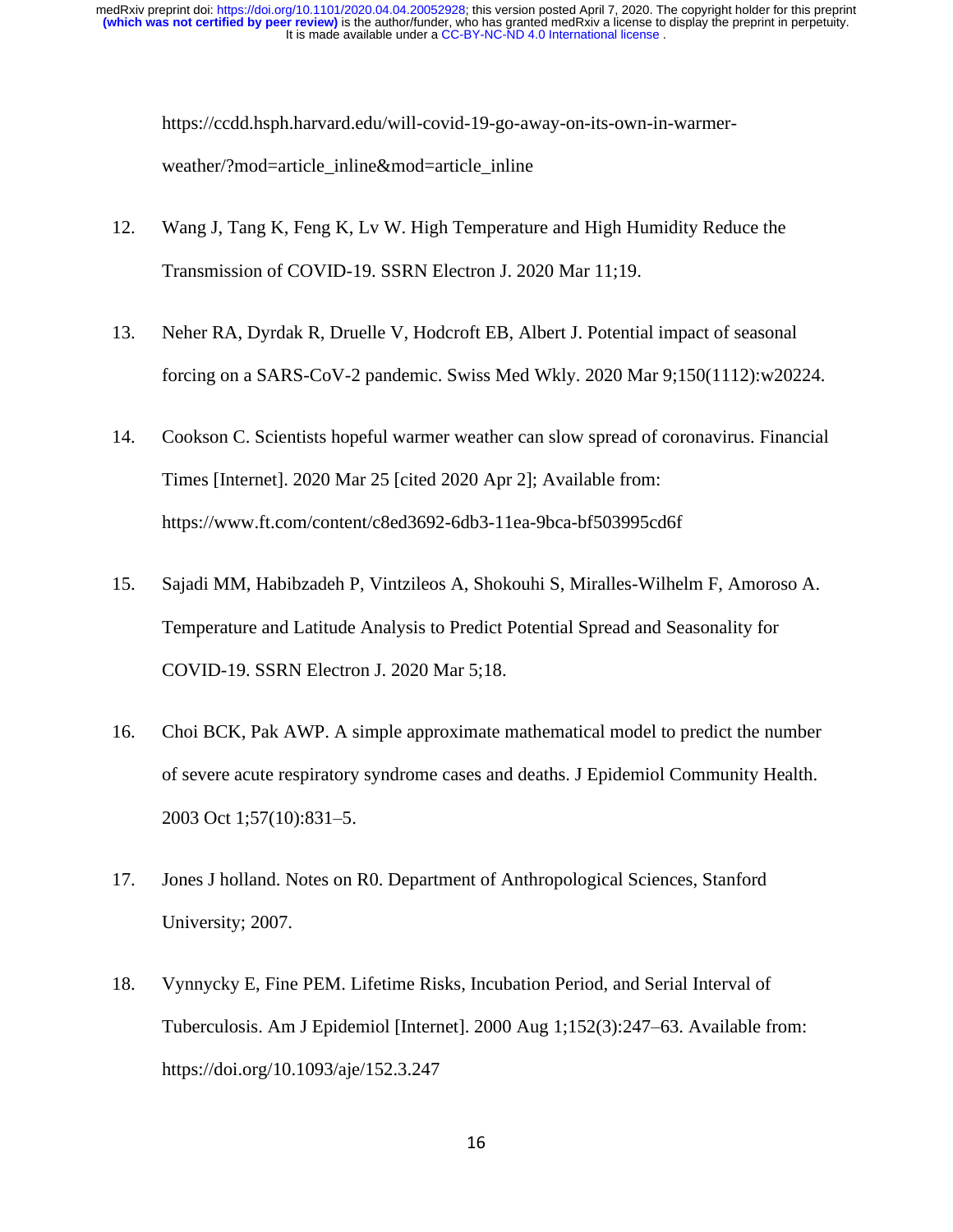- 19. Freeman J, Hutchison GB. Duration of Disease, Duration Indicators, and Estimation of the Risk Ratio. Am J Epidemiol [Internet]. 1986 Jul 1 [cited 2020 Mar 31];124(1):134–49. Available from: https://academic.oup.com/aje/article/149903/DURATION
- 20. Liu L. Biostatistical Basis of Inference in Heart Failure Study. In: Heart Failure: Epidemiology and Research Methods. Elsevier; 2018. p. 43–82.
- 21. Sanche S, Lin YT, Xu C, Romero-Severson E, Hengartner N, Ke R. The Novel Coronavirus, 2019-nCoV, is Highly Contagious and More Infectious Than Initially Estimated. medRxiv. 2020 Feb 11;2020.02.07.20021154.
- 22. Lauer SA, Grantz KH, Bi Q, Jones FK, Zheng Q, Meredith HR, et al. The Incubation Period of Coronavirus Disease 2019 (COVID-19) From Publicly Reported Confirmed Cases: Estimation and Application. Ann Intern Med [Internet]. 2020 Mar 10 [cited 2020 Mar 30]; Available from: http://www.ncbi.nlm.nih.gov/pubmed/32150748
- 23. Pung R, Chiew CJ, Young BE, Chin S, I-C Chen M, Clapham HE, et al. Investigation of three clusters of COVID-19 in Singapore: implications for surveillance and response measures. Lancet. 2020 Mar 28;395(10229):1039–46.
- 24. Backer JA, Klinkenberg D, Wallinga J. Incubation period of 2019 novel coronavirus (2019-nCoV) infections among travellers from Wuhan, China, 20-28 January 2020. Euro Surveill. 2020 Feb 1;25(5).
- 25. Liu Y, Gayle AA, Wilder-Smith A, Rocklöv J. The reproductive number of COVID-19 is higher compared to SARS coronavirus. J Travel Med [Internet]. 2020 Feb 13;27(2). Available from: https://doi.org/10.1093/jtm/taaa021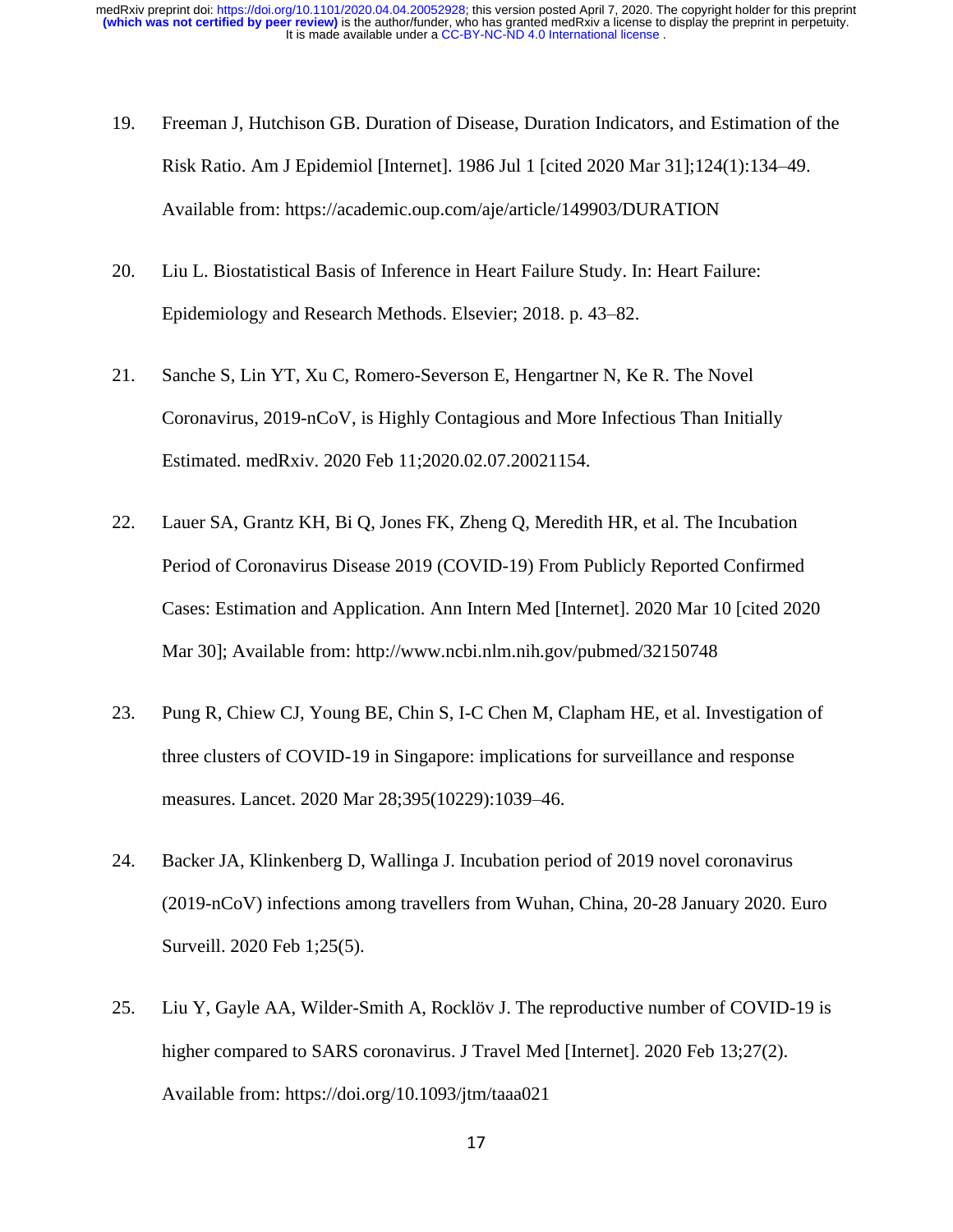- 26. Liu T, Hu J, Kang M, Lin L, Zhong H, Xiao J, et al. Time-varying transmission dynamics of Novel Coronavirus Pneumonia in China. bioRxiv [Internet]. 2020 Jan 26 [cited 2020 Mar 30];2020.01.25.919787. Available from: https://www.biorxiv.org/content/10.1101/2020.01.25.919787v1
- 27. Riou J, Althaus CL. Pattern of early human-to-human transmission of Wuhan 2019 novel coronavirus (2019-nCoV), December 2019 to January 2020. Eurosurveillance [Internet]. 2020 Jan 30 [cited 2020 Mar 30];25(4):2000058. Available from: https://www.eurosurveillance.org/content/10.2807/1560-7917.ES.2020.25.4.2000058
- 28. WHO. Coronavirus disease 2019 (COVID-19), Situation Report 63 [Internet]. World Health Organization (WHO), Geneva, Switzerland; 2020. Available from: https://www.who.int/docs/default-source/coronaviruse/situation-reports/20200323-sitrep-63-covid-19.pdf?sfvrsn=d97cb6dd\_2
- 29. Rajgor DD, Lee MH, Archuleta S, Bagdasarian N, Quek SC. The many estimates of the COVID-19 case fatality rate. Lancet Infect Dis [Internet]. 2020 Mar [cited 2020 Mar 31]; Available from: https://linkinghub.elsevier.com/retrieve/pii/S1473309920302449
- 30. Huang C, Wang Y, Li X, Ren L, Zhao J, Hu Y, et al. Clinical features of patients infected with 2019 novel coronavirus in Wuhan, China. Lancet. 2020 Feb 15;395(10223):497–506.
- 31. Chen N, Zhou M, Dong X, Qu J, Gong F, Han Y, et al. Epidemiological and clinical characteristics of 99 cases of 2019 novel coronavirus pneumonia in Wuhan, China: a descriptive study. Lancet. 2020 Feb 15;395(10223):507–13.
- 32. Loftus MJ, Trubiano JA, Tay EL, Lavender CJ, Globan M, Fyfe JAM, et al. The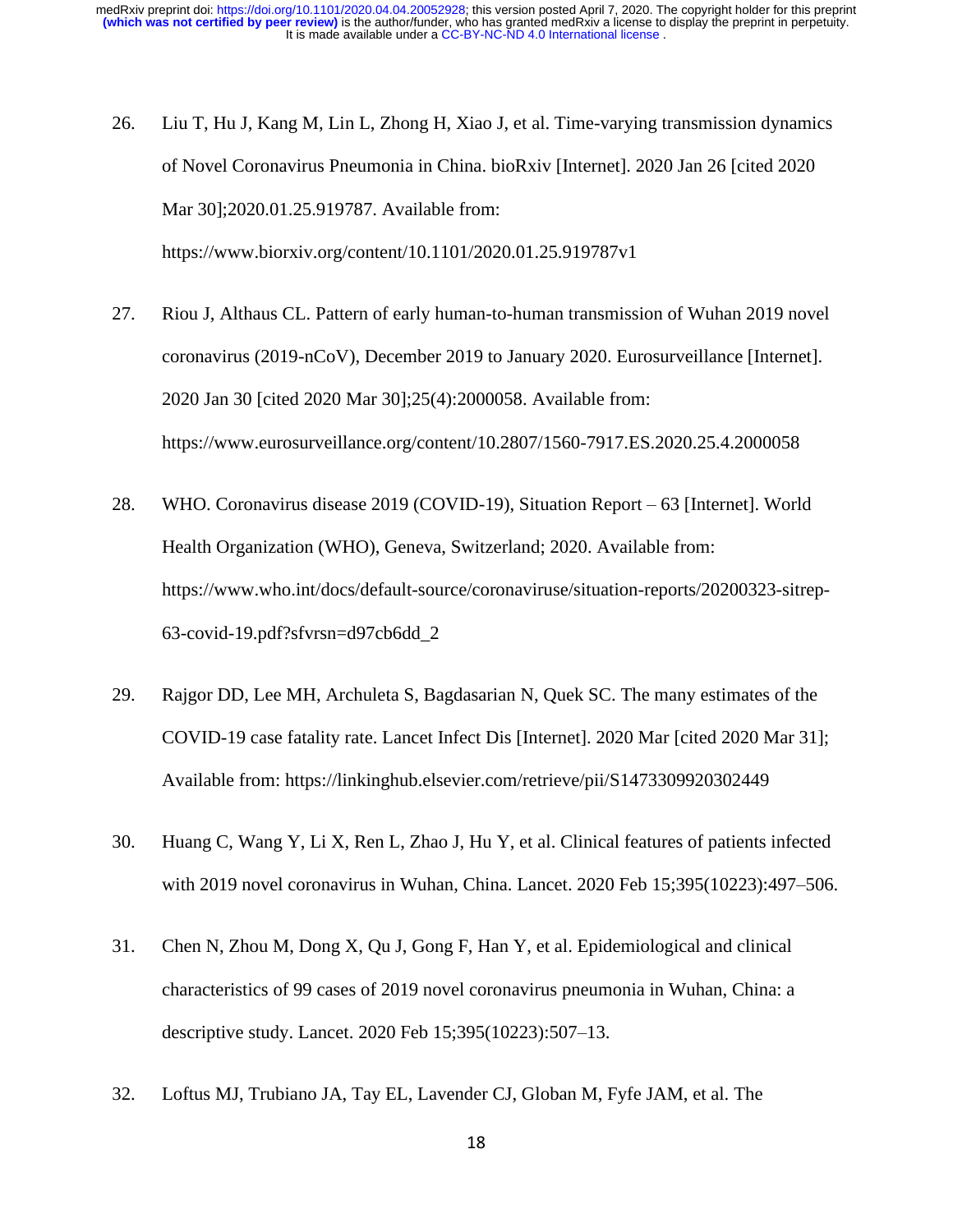incubation period of Buruli ulcer (Mycobacterium ulcerans infection) in Victoria, Australia – Remains similar despite changing geographic distribution of disease. PLoS Negl Trop Dis. 2018 Mar 19;12(3).

- 33. Moran KR, Fairchild G, Generous N, Hickmann K, Osthus D, Priedhorsky R, et al. Epidemic Forecasting is Messier Than Weather Forecasting: The Role of Human Behavior and Internet Data Streams in Epidemic Forecast. J Infect Dis [Internet]. 2016 Nov 14;214(suppl\_4):S404–8. Available from: https://doi.org/10.1093/infdis/jiw375
- 34. Wilson K, Code C, Dornan C, Ahmad N, Hébert P, Graham I. The reporting of theoretical health risks by the media: Canadian newspaper reporting of potential blood transmission of Creutzfeldt-Jakob disease. BMC Public Health. 2004 Jan 5;4:1–9.
- 35. Hidano A, Enticott G, Christley RM, Gates MC. Modeling dynamic human behavioral changes in animal disease models: Challenges and opportunities for addressing bias. Vol. 5, Frontiers in Veterinary Science. Frontiers Media S.A.; 2018. p. 137.
- 36. Luz PM, Struchiner CJ, Galvani AP. Modeling transmission dynamics and control of vector- borne neglected tropical diseases. Vol. 4, PLoS Neglected Tropical Diseases. PLoS Negl Trop Dis; 2010. p. e761.
- 37. Antonovics J. Transmission dynamics: critical questions and challenges. Philos Trans R Soc B Biol Sci [Internet]. 2017 May 5 [cited 2020 Apr 2];372(1719):20160087. Available from: https://royalsocietypublishing.org/doi/10.1098/rstb.2016.0087
- 38. Chowell G, Castillo-Chavez C, Fenimore PW, Kribs-Zaleta CM, Arriola L, Hyman JM. Model parameters and outbreak control for SARS. Emerg Infect Dis. 2004;10(7):1258–63.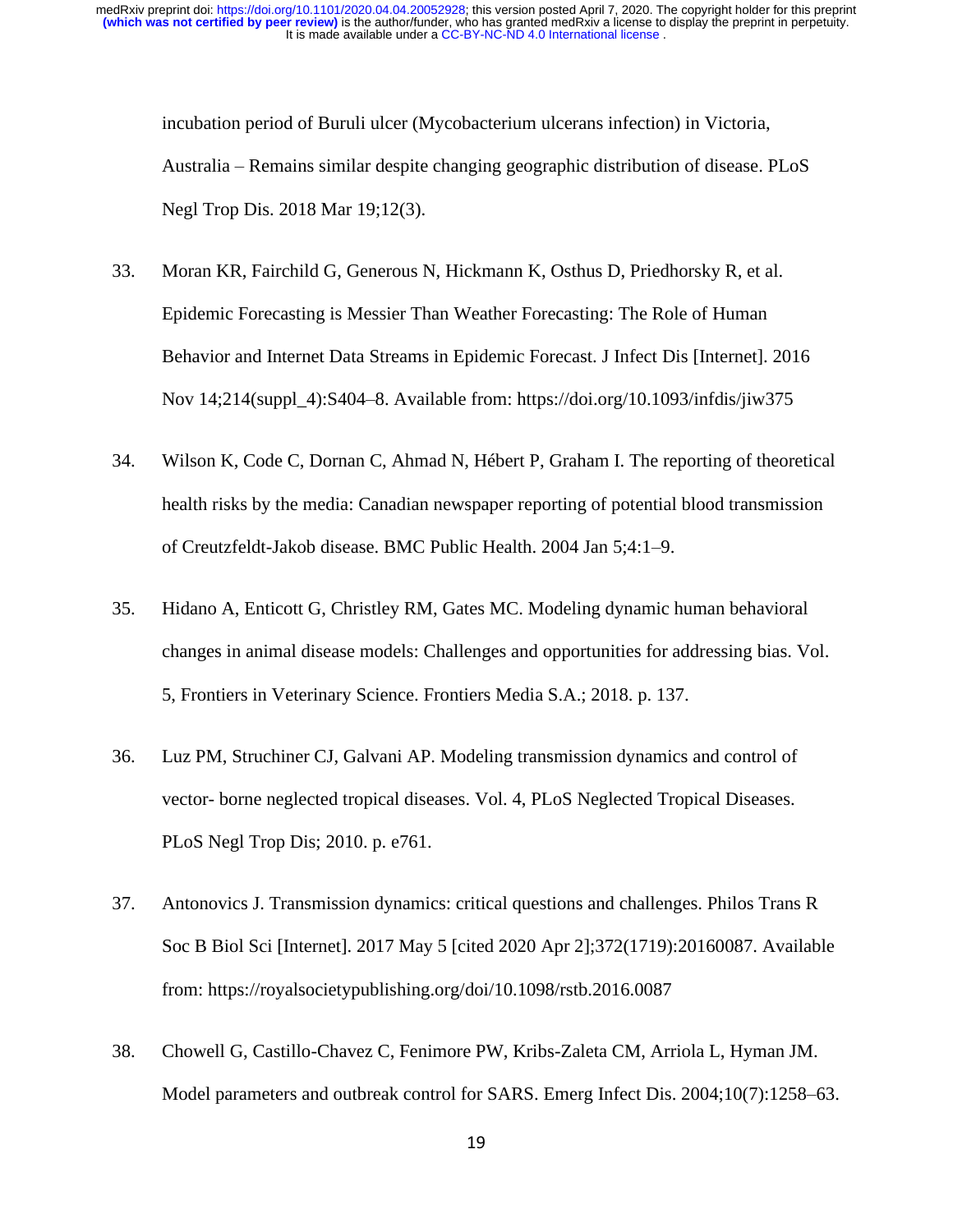- 39. Kucharski AJ, Althaus CL. The role of superspreading in middle east respiratory syndrome coronavirus (MERS-CoV) transmission. Eurosurveillance. 2015 Jun 25;20(25):14–8.
- 40. Charles D. Models Of Epidemic Predict Huge U.S. Death Toll; Scientists Hope For Better Outcome : Coronavirus Live Updates. National Public Radio (NPR) [Internet]. 2020 Mar 31 [cited 2020 Apr 2]; Available from: https://www.npr.org/sections/coronavirus-liveupdates/2020/03/31/824946036/models-of-epidemic-predict-huge-u-s-death-tollscientists-hope-for-better-outcom
- 41. Koczkodaj WW, Mansournia MA, Pedrycz W, Wolny-Dominiak A, Zabrodskii PF, Strzaška D, et al. 1,000,000 cases of COVID-19 outside of China: The date predicted by a simple heuristic. Glob Epidemiol [Internet]. 2020 Mar 23 [cited 2020 Apr 2];100023. Available from: https://linkinghub.elsevier.com/retrieve/pii/S2590113320300079
- 42. Rhodes A, Ferdinande P, Flaatten H, Guidet B, Metnitz PG, Moreno RP. The variability of critical care bed numbers in Europe. Intensive Care Med. 2012 Jul 10;38(10):1647–53.
- 43. Furlong A, Hirsch C. Charting Europe's capacity to deal with the coronavirus crisis. Politico [Internet]. 2020 Mar 25 [cited 2020 Apr 3]; Available from: https://www.politico.eu/article/charting-europes-capacity-to-deal-with-the-coronaviruscrisis/
- 44. Verhofstadt G. The Union and COVID-19: Is there a future after failure? European Policy Centre [Internet]. 2020 Mar 25 [cited 2020 Apr 3]; Available from: https://www.epc.eu/en/Publications/The-Union-and-COVID-19-Is-there-a-future-after-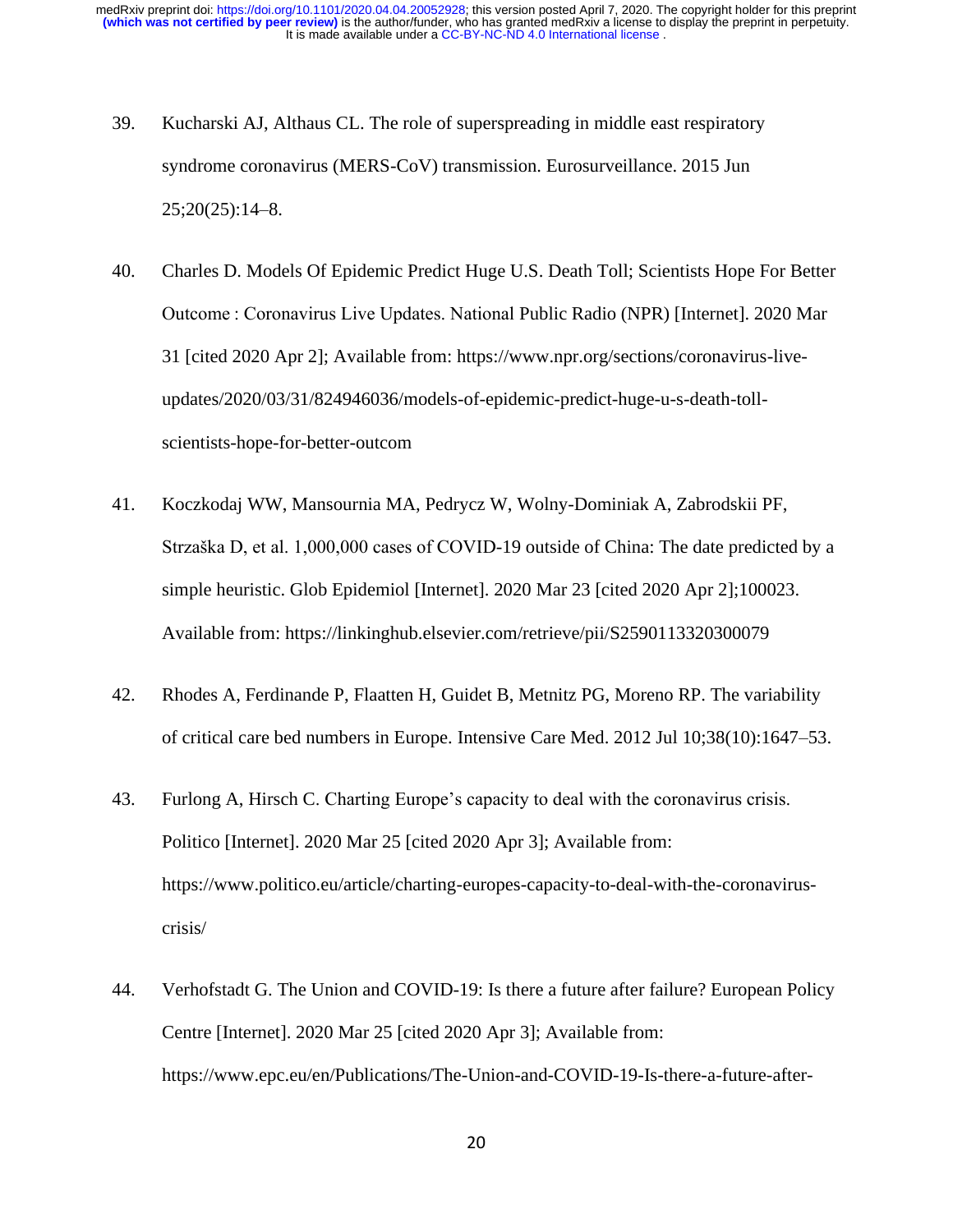failure~30ef58

- 45. Lowen AC, Steel J. Roles of Humidity and Temperature in Shaping Influenza Seasonality. J Virol. 2014 Jul 15;88(14):7692–5.
- 46. Luo W, Majumder MS, Liu D, Poirier C, Mandl KD, Lipsitch M, et al. The role of absolute humidity on transmission rates of the COVID-19 outbreak. medRxiv [Internet]. 2020 [cited 2020 Apr 3];2020.02.12.20022467. Available from: http://medrxiv.org/content/early/2020/02/17/2020.02.12.20022467.abstract
- 47. WHO. Basic protective measures against the new coronavirus [Internet]. 2020 [cited 2020 Apr 2]. Available from: https://www.who.int/emergencies/diseases/novel-coronavirus-2019/advice-for-public
- 48. UNICEF. Coronavirus disease (COVID-19): What parents should know [Internet]. 2020 [cited 2020 Apr 2]. Available from: https://www.unicef.org/stories/novel-coronavirusoutbreak-what-parents-should-know
- 49. CDC. Recommendation Regarding the Use of Cloth Face Coverings [Internet]. 2020 [cited 2020 Apr 2]. Available from: https://www.cdc.gov/coronavirus/2019-ncov/preventgetting-sick/cloth-face-cover.html
- 50. ISGlobal. COVID-19: Lessons and Recommendations [Internet]. 2020 [cited 2020 Apr 2]. Available from: https://www.isglobal.org/en/coronavirus-lecciones-y-recomendaciones
- 51. Remuzzi A, Remuzzi G. COVID-19 and Italy: what next? Vol. 0, The Lancet. Lancet Publishing Group; 2020.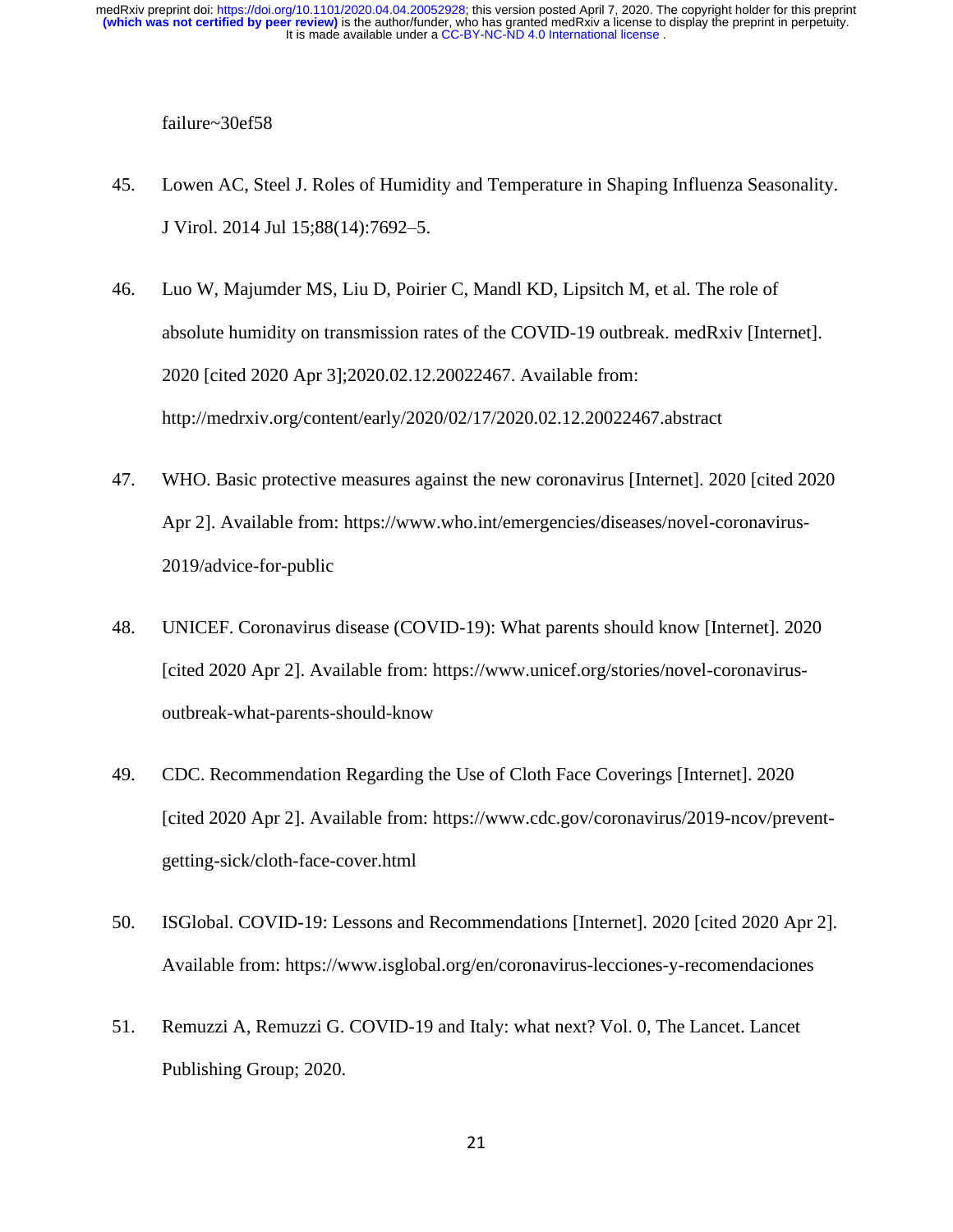- 52. Oke J, Heneghan C. Global Covid-19 Case Fatality Rates CEBM Research [Internet]. University of Oxford. 2020 [cited 2020 Apr 1]. Available from: https://www.cebm.net/covid-19/global-covid-19-case-fatality-rates/
- 53. Read JM, Bridgen JR, Cummings DA, Ho A, Jewell CP. Novel coronavirus 2019-nCoV: early estimation of epidemiological parameters and epidemic predictions. medRxiv. 2020;
- 54. Tariq A, Lee Y, Roosa K, Blumberg S, Yan P, Ma S, et al. Real-time monitoring the transmission potential of COVID-19 in Singapore, February 2020. medRxiv. 2020 Mar 12;2020.02.21.20026435.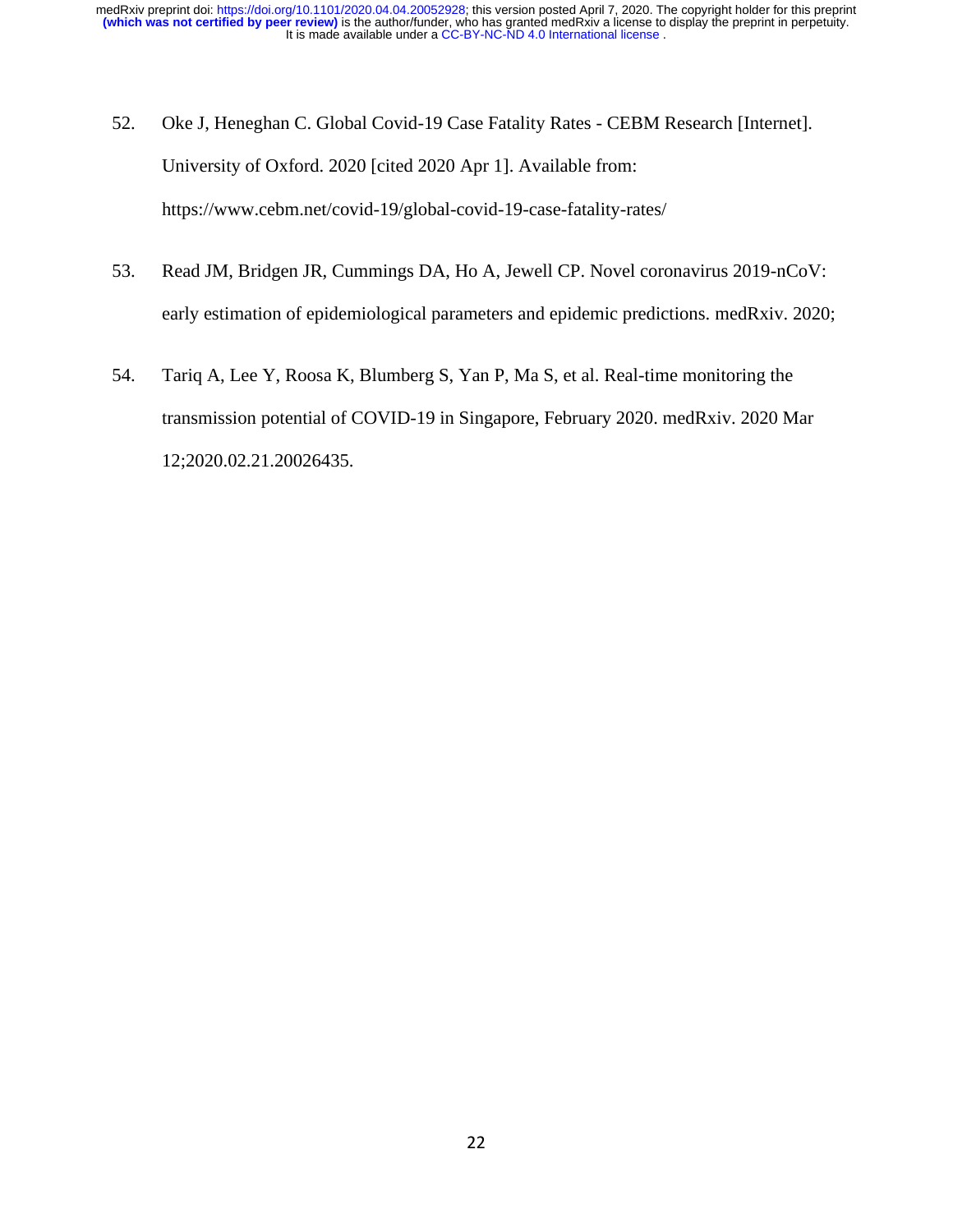# **Tables**

| Incubation period (t) | Day $(t \cdot i)$ | Predicted new cases $(C_{ti})$ Predicted total cases $(C)$ |  |
|-----------------------|-------------------|------------------------------------------------------------|--|
|                       |                   |                                                            |  |
|                       |                   |                                                            |  |
|                       |                   |                                                            |  |
|                       |                   |                                                            |  |
| * $R_0^0 = 5^0 = 1$   |                   |                                                            |  |

|  | Table 1 Tryout the equation for predicting COVID-19 cases number |  |  |  |
|--|------------------------------------------------------------------|--|--|--|
|  |                                                                  |  |  |  |

*Table 2 Tryout the equation for predicting COVID-19 deaths*

| Day $(t \cdot i)$      | Predicted new    | Predicted new Predicted total |            |
|------------------------|------------------|-------------------------------|------------|
|                        | cases $(C_{ti})$ | deaths $(D_{t.i+d})$          | deaths (D) |
|                        |                  |                               |            |
|                        | 3.28             |                               |            |
| 10                     | 10.76            |                               |            |
| 14 $(= t \cdot i + d)$ |                  | 0.2                           | 0.2        |
| 15                     | 35.29            |                               | 0.2        |
|                        |                  |                               | 12         |
|                        |                  |                               |            |

*Table 3 Adjusted basic reproduction number and fatality rate for sub-tropical and tropical countries*

| Region       | Countries | Basic reproduction number $(R0)$ | Fatality rate (F) |
|--------------|-----------|----------------------------------|-------------------|
| Sub-tropical | Italy     | 3.001                            | 11.39%            |
|              |           | (51)                             | (52)              |
|              | Spain     | $3.001*$                         | 8.67%             |
|              |           |                                  | (52)              |
| Tropical     | Malaysia  | 1.7                              | 1.55%             |
|              |           | (53)                             | (52)              |
|              | Singapore | 1.1                              | 0.3%              |
|              |           | (54)                             | (29)              |

\*For sharing the same tropical region and same trend is observed from WHO and Johns Hopkins University daily report the same value from Italian researchers was used for unavailable data of Spain from any trustworthy source.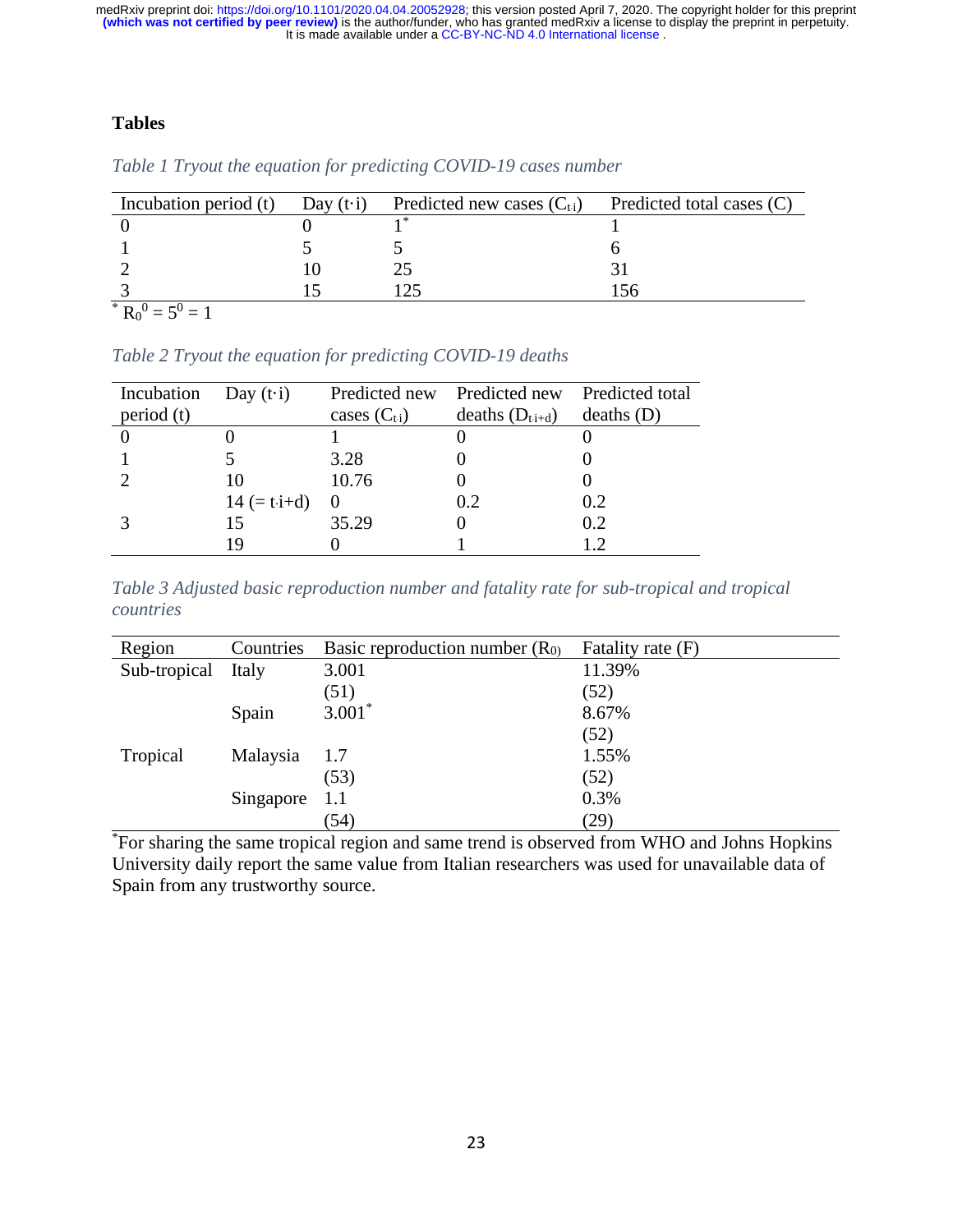*Table 4 Probable predicted cases and deaths of COVID-19 after its' first outbreak (December 31, 2019) in Wuhan, China based on the trend till February 29, 2020 and exposed number as of March 30, 2020*

| Date              | <b>Day</b>       | Predicted        | <b>Predicted</b> | Predicted        | Predicted        | <b>Observed</b> | <b>Observed</b>  |
|-------------------|------------------|------------------|------------------|------------------|------------------|-----------------|------------------|
|                   |                  | new cases        | total cases      | new deaths       | total deaths     | total           | total            |
|                   |                  |                  |                  |                  |                  | cases           | deaths           |
| Dec 31            | $\boldsymbol{0}$ | $\mathbf{1}$     | $\mathbf{1}$     | $\boldsymbol{0}$ | $\boldsymbol{0}$ | 27              | $\boldsymbol{0}$ |
| Jan 5             | 5                | 2.4              | 3.4              | $\boldsymbol{0}$ | $\boldsymbol{0}$ | 118             | $\boldsymbol{0}$ |
| Jan 10            | 10               | 5.76             | 9.16             | $\boldsymbol{0}$ | $\overline{0}$   | 118             | $\boldsymbol{0}$ |
| Jan 14            | 14               | $\overline{0}$   | 9.16             | 0.034            | 0.04             | 120             | $\overline{2}$   |
| Jan 15            | 15               | 13.82            | 22.98            | $\boldsymbol{0}$ | 0.04             | 122             | $\overline{4}$   |
| Jan 19            | 19               | $\overline{0}$   | 22.98            | 0.08             | 0.12             | 438             | 6                |
| Jan 20            | 20               | 33.18            | 56.16            | $\boldsymbol{0}$ | 0.12             | 478             | 6                |
| Jan 24            | 24               | $\overline{0}$   | 56.16            | 0.2              | 0.32             | 1317            | 41               |
| Jan 25            | 25               | 79.63            | 135.79           | $\overline{0}$   | 0.32             | 2015            | 56               |
| Jan 29            | 29               | $\overline{0}$   | 135.79           | 0.47             | 0.79             | 7813            | 170              |
| Jan $30$          | 30               | 191.10           | 326.89           | $\boldsymbol{0}$ | 0.79             | 9823            | 213              |
| Feb 3             | 34               | $\overline{0}$   | 326.89           | 2.71             | 3.5              | 20630           | 426              |
| Feb 4             | 35               | 458.65           | 785.54           | $\boldsymbol{0}$ | 3.5              | 24545           | 492              |
| Feb 8             | 39               | $\overline{0}$   | 785.54           | 6.5              | 10               | 37552           | 813              |
| Feb 9             | 40               | 1100.75          | 1886.29          | $\boldsymbol{0}$ | 10               | 40553           | 910              |
| Feb 13            | 44               | $\overline{0}$   | 1886.29          | 15.59            | 25.59            | 64438           | 1383             |
| Feb 14            | 45               | 2641.81          | 4528.1           | $\boldsymbol{0}$ | 25.59            | 67100           | 1526             |
| Feb 18            | 49               | $\overline{0}$   | 4528.1           | 37.43            | 63.02            | 75184           | 2009             |
| Feb 19            | 50               | 6340.34          | 10868.44         | $\overline{0}$   | 63.02            | 75700           | 2126             |
| Feb 23            | 54               | $\overline{0}$   | 10868.44         | 89.82            | 152.84           | 79205           | 2618             |
| Feb 24            | 55               | 15216.81         | 26085.25         | $\overline{0}$   | 152.84           | 80087           | 2699             |
| Feb 28            | 59               | $\overline{0}$   | 26085.25         | 215.57           | 368.41           | 84615           | 2923             |
| Feb 29            | 60               | 36520.35         | 62605.6          | $\overline{0}$   | 368.41           | 86604           | 2977             |
| Mar 04            | 64               | $\overline{0}$   | 62605.6          | 517.37           | 885.78           | 95913           | 3285             |
| Mar <sub>05</sub> | 65               | 87648.83         | 150254.43        | $\overline{0}$   | 885.78           | 98425           | 3387             |
| Mar 9             | 69               | $\overline{0}$   | 150254.43        | 1241.69          | 2127.47          | 114381          | 4025             |
| Mar 10            | 70               | 210357.2         | 360611.63        | $\overline{0}$   | 2127.47          | 118948          | 4296             |
| Mar 14            | 74               | $\theta$         | 360611.63        | 2980.06          | 5107.53          | 156475          | 5833             |
| Mar 15            | 75               | 504857.28        | 865468.91        | $\boldsymbol{0}$ | 5107.53          | 169517          | 6520             |
| Mar 19            | 79               | $\overline{0}$   | 865468.91        | 7152.14          | 12259.67         | 244902          | 10030            |
| Mar 20            | 80               | 1211657.48       | 2077126.39       | $\boldsymbol{0}$ | 12259.67         | 275550          | 11386            |
| Mar 24            | 84               | $\overline{0}$   | 2077126.39       | 17165.15         | 29424.82         | 422574          | 18894            |
| Mar 25            | 85               | 2907977.95       | 4985104.34       | $\overline{0}$   | 29424.82         | 471035          | 21282            |
| Mar 29            | 89               | $\overline{0}$   | 4985104.34       | 41196.35         | 70621.17         | 723390          | 34065            |
| Mar 30            | 90               | 6979147.08       | 11964251.42      | $\boldsymbol{0}$ | 70621.17         | 784794          | 37788            |
| Apr 3             | 94               | $\overline{0}$   | 11964251.42      | 98871.25         | 169492.42        |                 |                  |
| Apr 4             | 95               | 16749952.99      | 28714204.41      | $\boldsymbol{0}$ | 169492.42        |                 |                  |
| Apr 8             | 99               | $\Omega$         | 28714204.41      | 237291           | 406783.42        |                 |                  |
| Apr 9             | 100              | 40199887.18      | 68914091.59      | $\boldsymbol{0}$ | 406783.42        |                 |                  |
| Apr 13            | 104              | $\boldsymbol{0}$ | 68914091.59      | 569498.4         | 976281.82        |                 |                  |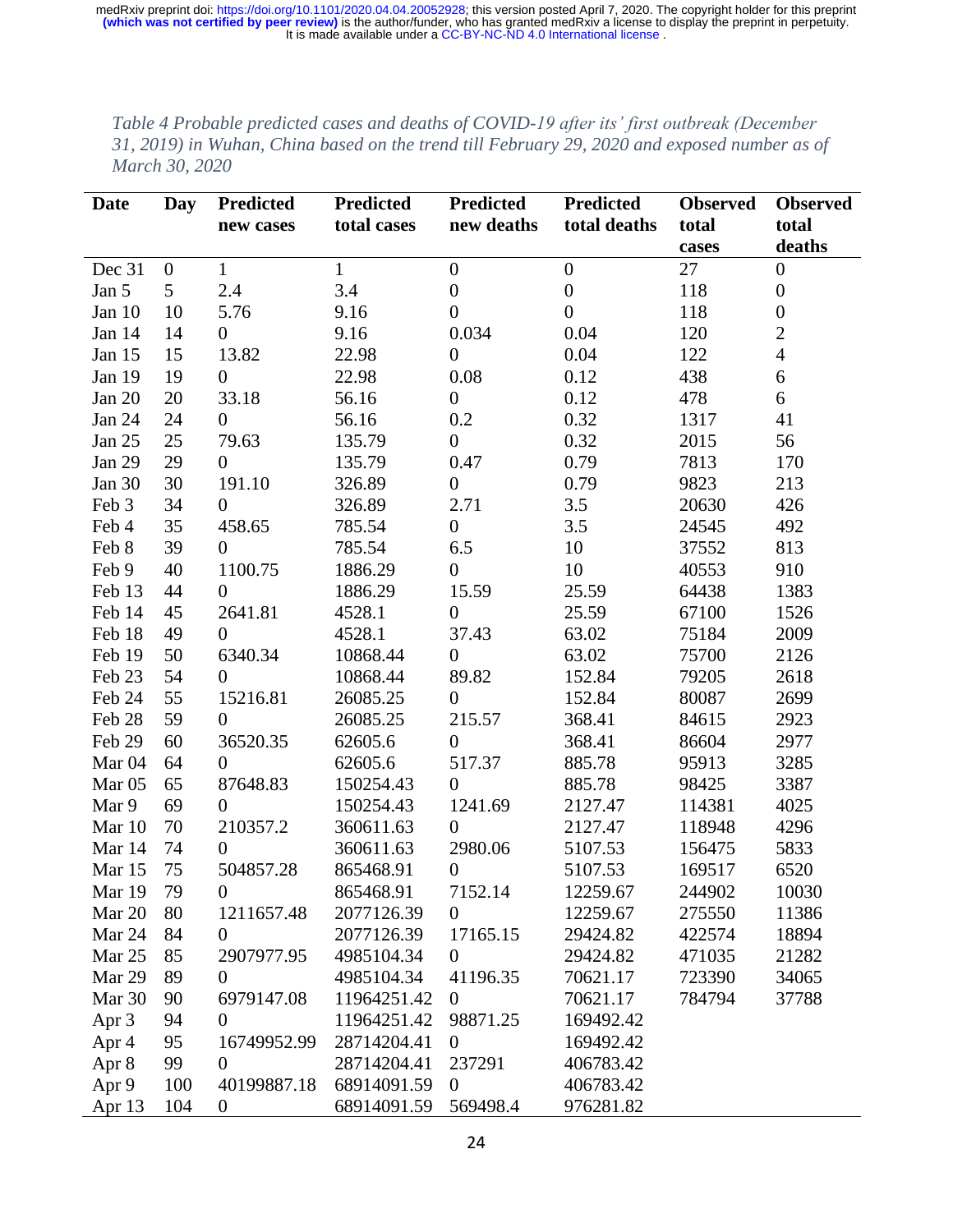| Apr $14$     | 105 | 96479729.23 165393820.8 0              |                                   | 976281.82                          |
|--------------|-----|----------------------------------------|-----------------------------------|------------------------------------|
| Apr 18 109   |     | $\begin{array}{ccc} & & 0 \end{array}$ | 165393820.8 1366796.16 2343077.98 |                                    |
|              |     | Apr 19 110 231551350.1 396945171 0     |                                   | 2343077.98                         |
| Apr 23 114   |     | $\begin{array}{cc} 0 \end{array}$      | 396945171 3280310.79 5623388.77   |                                    |
|              |     | Apr 24 115 555723240.4 952668411.3 0   |                                   | 5623388.77                         |
| Apr 28 119 0 |     |                                        |                                   | 952668411.3 7872745.91 13496134.68 |
| Apr 29 120   |     | 1333735777 2286404188 0                |                                   | 13496134.68                        |
|              |     |                                        |                                   |                                    |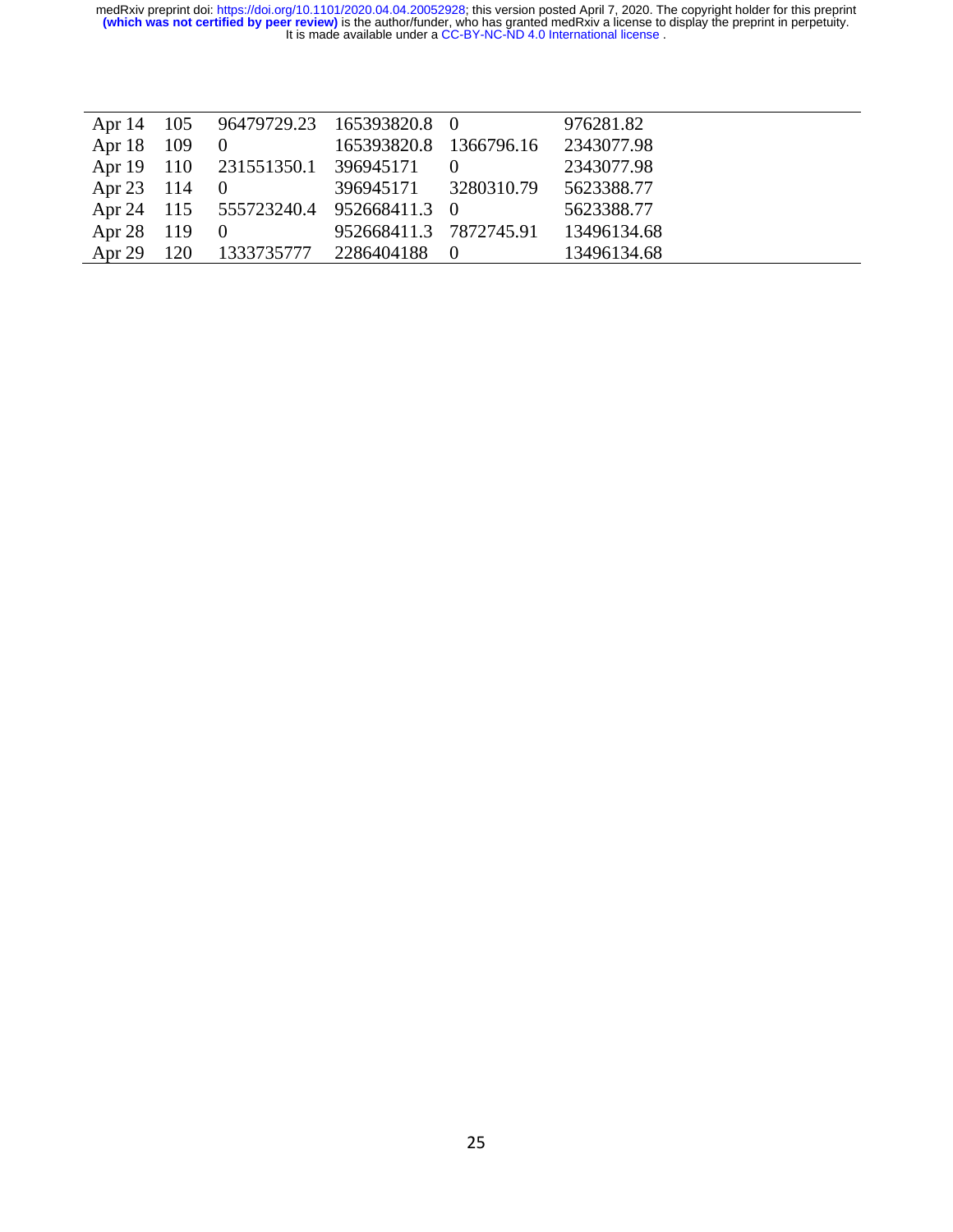| <b>Date</b>   | Day              | <b>Predicted</b> | <b>Predicted</b>      | <b>Predicted</b> | Predicted        | <b>Observed</b> | <b>Observed</b>  |
|---------------|------------------|------------------|-----------------------|------------------|------------------|-----------------|------------------|
|               |                  | new cases        | total cases           | new deaths       | total deaths     | total           | total            |
|               |                  |                  |                       |                  |                  | cases           | deaths           |
| <b>Jan 31</b> | $\boldsymbol{0}$ | $\mathbf{1}$     | $\mathbf{1}$          | $\boldsymbol{0}$ | $\boldsymbol{0}$ | $\overline{2}$  | $\boldsymbol{0}$ |
| Feb 5         | 5                | 3                | $\overline{4}$        | $\boldsymbol{0}$ | $\boldsymbol{0}$ | $\overline{c}$  | $\boldsymbol{0}$ |
| Feb 10        | 10               | 9.01             | 13.01                 | $\boldsymbol{0}$ | $\boldsymbol{0}$ | $\overline{3}$  | $\boldsymbol{0}$ |
| Feb 14        | 14               | $\overline{0}$   | 13.01                 | 0.11             | 0.11             | 3               | $\overline{0}$   |
| Feb 15        | 15               | 27.02            | 40.03                 | $\boldsymbol{0}$ | 0.11             | 3               | $\boldsymbol{0}$ |
| Feb 19        | 19               | $\overline{0}$   | 40.03                 | 0.34             | 0.45             | 3               | $\boldsymbol{0}$ |
| Feb 20        | 20               | 81.11            | 121.14                | $\boldsymbol{0}$ | 0.45             | 3               | $\boldsymbol{0}$ |
| Feb 24        | 24               | $\overline{0}$   | 121.14                | 1.03             | 1.48             | 229             | $\overline{7}$   |
| Feb 25        | 25               | 243.40           | 364.54                | $\boldsymbol{0}$ | 1.48             | 322             | 11               |
| Feb 29        | 29               | $\overline{0}$   | 364.54                | 3.08             | 4.56             | 1128            | 29               |
| Mar 1         | 30               | 730.46           | 1095                  | $\boldsymbol{0}$ | 4.56             | 1701            | 41               |
| Mar 5         | 34               | $\theta$         | 1095                  | 27.75            | 32.31            | 3858            | 148              |
| Mar 6         | 35               | 2192.11          | 3287.11               | $\overline{0}$   | 32.31            | 4636            | 197              |
| Mar 10        | 39               | $\overline{0}$   | 3287.11               | 83.27            | 115.58           | 10149           | 631              |
| Mar 11        | 40               | 6578.52          | 9865.63               | $\boldsymbol{0}$ | 115.58           | 12462           | 827              |
| Mar 15        | 44               | $\overline{0}$   | 9865.63               | 249.9            | 365.48           | 24747           | 1809             |
| Mar 16        | 45               | 19742.12         | 29607.75              | $\overline{0}$   | 365.48           | 27980           | 2158             |
| Mar 20        | 49               | $\theta$         | 29607.75              | 749.95           | 1115.43          | 47021           | 4032             |
| Mar 21        | 50               | 59246.13         | 88853.88              | $\overline{0}$   | 1115.43          | 53578           | 4825             |
| Mar 25        | 54               | $\overline{0}$   | 88853.88              | 2250.60          | 3366.03          | 74386           | 7503             |
| Mar 26        | 55               | 177797.62        | 266651.5              | $\overline{0}$   | 3366.03          | 80589           | 8215             |
| Mar 30        | 59               | $\overline{0}$   | 266651.5              | 6754.06          | 10120.09         | 101739          | 11591            |
| Mar 31        | 60               | 533570.67        | 800222.17             | $\overline{0}$   | 10120.09         | 105792          | 12428            |
| Apr 4         | 64               | $\overline{0}$   | 800222.17             | 20268.93         | 30389.02         |                 |                  |
| Apr 5         | 65               | 1601245.57       | 2401467.74            | $\boldsymbol{0}$ | 30389.02         |                 |                  |
| Apr 9         | 69               | $\overline{0}$   | 2401467.74            | 60827.06         | 91216.08         |                 |                  |
| Apr 10        | 70               | 4805337.94       | 7206805.68            | $\overline{0}$   | 91216.08         |                 |                  |
| Apr 14        | 74               | $\overline{0}$   | 7206805.68            | 182541.99        | 273758.07        |                 |                  |
| Apr 15        | 75               | 14420819.18      | 21627624.86           | $\boldsymbol{0}$ | 273758.07        |                 |                  |
| Apr 19        | 79               | $\overline{0}$   | 21627624.86 547808.53 |                  | 821566.6         |                 |                  |
| Apr 20        | 80               | 43276878.34      | 64904503.2            | $\boldsymbol{0}$ | 821566.6         |                 |                  |
| Apr 24        | 84               | 0                | 64904503.2            | 1643973.38       | 2465539.98       |                 |                  |
| Apr 25        | 85               | 129873912        | 194778415.2           | $\overline{0}$   | 2465539.98       |                 |                  |
| Apr 29        | 89               | 0                | 194778415.2           | 4933564.13       | 7399104.11       |                 |                  |
| Apr 30        | 90               | 389751609.8      | 584530025             | $\boldsymbol{0}$ | 7399104.11       |                 |                  |

*Table 5 Probable predicted cases and deaths of COVID-19 after its' first outbreak (January 31, 2020) in Italy based on the trend and exposed number till March 31, 2020*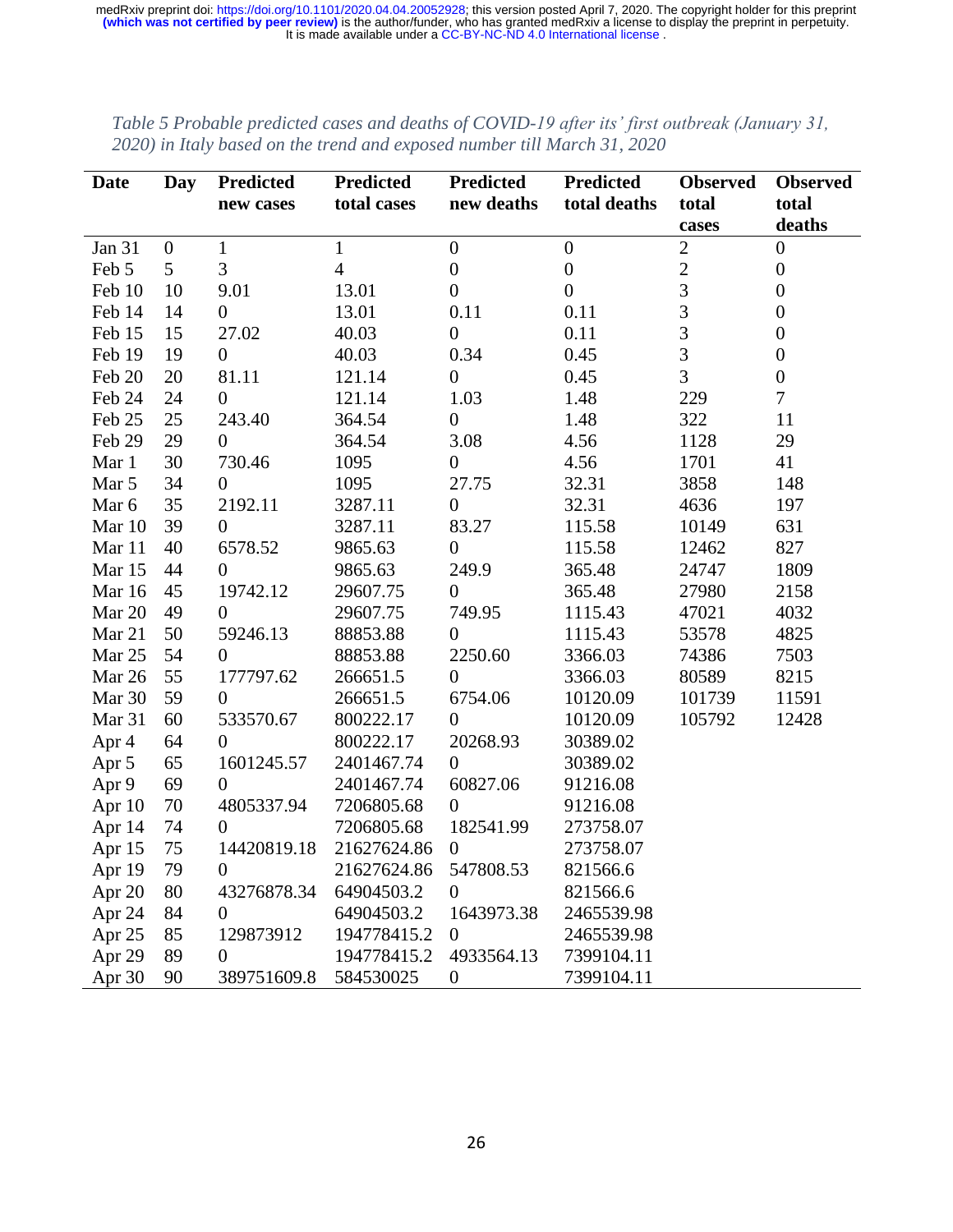| Date   | Day            | <b>Predicted</b> | <b>Predicted</b>      | <b>Predicted</b> | <b>Predicted</b> | <b>Observed</b> | <b>Observed</b>  |
|--------|----------------|------------------|-----------------------|------------------|------------------|-----------------|------------------|
|        |                | new cases        | total cases           | new deaths       | total deaths     | total           | total            |
|        |                |                  |                       |                  |                  | cases           | deaths           |
| Jan 31 | $\overline{0}$ | $\mathbf{1}$     | $\mathbf{1}$          | $\boldsymbol{0}$ | $\overline{0}$   | $\mathbf{1}$    | $\boldsymbol{0}$ |
| Feb 5  | 5              | 3                | $\overline{4}$        | $\boldsymbol{0}$ | $\boldsymbol{0}$ | $\mathbf{1}$    | $\boldsymbol{0}$ |
| Feb 10 | 10             | 9.01             | 13.01                 | $\overline{0}$   | $\boldsymbol{0}$ | $\mathbf{1}$    | $\boldsymbol{0}$ |
| Feb 14 | 14             | $\boldsymbol{0}$ | 13.01                 | 0.09             | 0.09             | $\overline{2}$  | $\boldsymbol{0}$ |
| Feb 15 | 15             | 27.02            | 40.03                 | $\overline{0}$   | 0.09             | $\overline{2}$  | $\boldsymbol{0}$ |
| Feb 19 | 19             | $\overline{0}$   | 40.03                 | 0.27009          | 0.36             | $\overline{2}$  | $\boldsymbol{0}$ |
| Feb 20 | 20             | 81.11            | 121.14                | $\overline{0}$   | 0.36             | $\overline{2}$  | $\overline{0}$   |
| Feb 24 | 24             | $\overline{0}$   | 121.14                | 0.81054009       | 1.17             | $\overline{2}$  | $\boldsymbol{0}$ |
| Feb 25 | 25             | 243.40           | 364.54                | $\overline{0}$   | 1.17             | 6               | $\boldsymbol{0}$ |
| Feb 29 | 29             | $\overline{0}$   | 364.54                | 2.43243081       | 3.6              | 45              | $\boldsymbol{0}$ |
| Mar 1  | 30             | 730.46           | 1095                  | $\boldsymbol{0}$ | 3.6              | 84              | $\boldsymbol{0}$ |
| Mar 5  | 34             | $\theta$         | 1095                  | 21.9             | 25.5             | 259             | 3                |
| Mar 6  | 35             | 2192.11          | 3287.11               | $\overline{0}$   | 25.5             | 400             | 8                |
| Mar 10 | 39             | $\overline{0}$   | 3287.11               | 65.75            | 91.25            | 1695            | 36               |
| Mar 11 | 40             | 6578.52          | 9865.63               | $\overline{0}$   | 91.25            | 2277            | 55               |
| Mar 15 | 44             | $\overline{0}$   | 9865.63               | 197.29           | 288.54           | 7988            | 294              |
| Mar 16 | 45             | 19742.12         | 29607.75              | $\overline{0}$   | 288.54           | 9942            | 342              |
| Mar 20 | 49             | $\overline{0}$   | 29607.75              | 592.06           | 880.6            | 21571           | 1093             |
| Mar 21 | 50             | 59246.13         | 88853.88              | $\overline{0}$   | 880.6            | 25496           | 1381             |
| Mar 25 | 54             | $\overline{0}$   | 88853.88              | 1776.79          | 2657.39          | 49515           | 3647             |
| Mar 26 | 55             | 177797.62        | 266651.5              | $\theta$         | 2657.39          | 57786           | 4365             |
| Mar 30 | 59             | $\overline{0}$   | 266651.5              | 5332.15          | 7989.54          | 87956           | 7716             |
| Mar 31 | 60             | 533570.67        | 800222.17             | $\overline{0}$   | 7989.54          | 95923           | 8464             |
| Apr 4  | 64             | $\overline{0}$   | 800222.17             | 16001.79         | 23991.33         |                 |                  |
| Apr 5  | 65             | 1601245.57       | 2401467.74            | $\overline{0}$   | 23991.33         |                 |                  |
| Apr 9  | 69             | $\overline{0}$   | 2401467.74            | 48021.36         | 72012.69         |                 |                  |
| Apr 10 | 70             | 4805337.94       | 7206805.68            | $\theta$         | 72012.69         |                 |                  |
| Apr 14 | 74             | $\theta$         | 7206805.68            | 144112.1         | 216124.79        |                 |                  |
| Apr 15 | 75             | 14420819.18      | 21627624.86           | $\overline{0}$   | 216124.79        |                 |                  |
| Apr 19 | 79             | $\overline{0}$   | 21627624.86 432480.42 |                  | 648605.21        |                 |                  |
| Apr 20 | 80             | 43276878.34      | 64904503.2            | $\overline{0}$   | 648605.21        |                 |                  |
| Apr 24 | 84             | $\overline{0}$   | 64904503.2            | 1297873.72       | 1946478.93       |                 |                  |
| Apr 25 | 85             | 129873912        | 194778415.2           | $\overline{0}$   | 1946478.93       |                 |                  |
| Apr 29 | 89             | 0                | 194778415.2           | 3894919.05       | 5841397.98       |                 |                  |
| Apr 30 | 90             | 389751609.8      | 584530025             | $\boldsymbol{0}$ | 5841397.98       |                 |                  |

*Table 6 Probable predicted cases and deaths of COVID-19 after its' first outbreak (January 31, 2020) in Spain based on the trend and exposed number till March 31, 2020*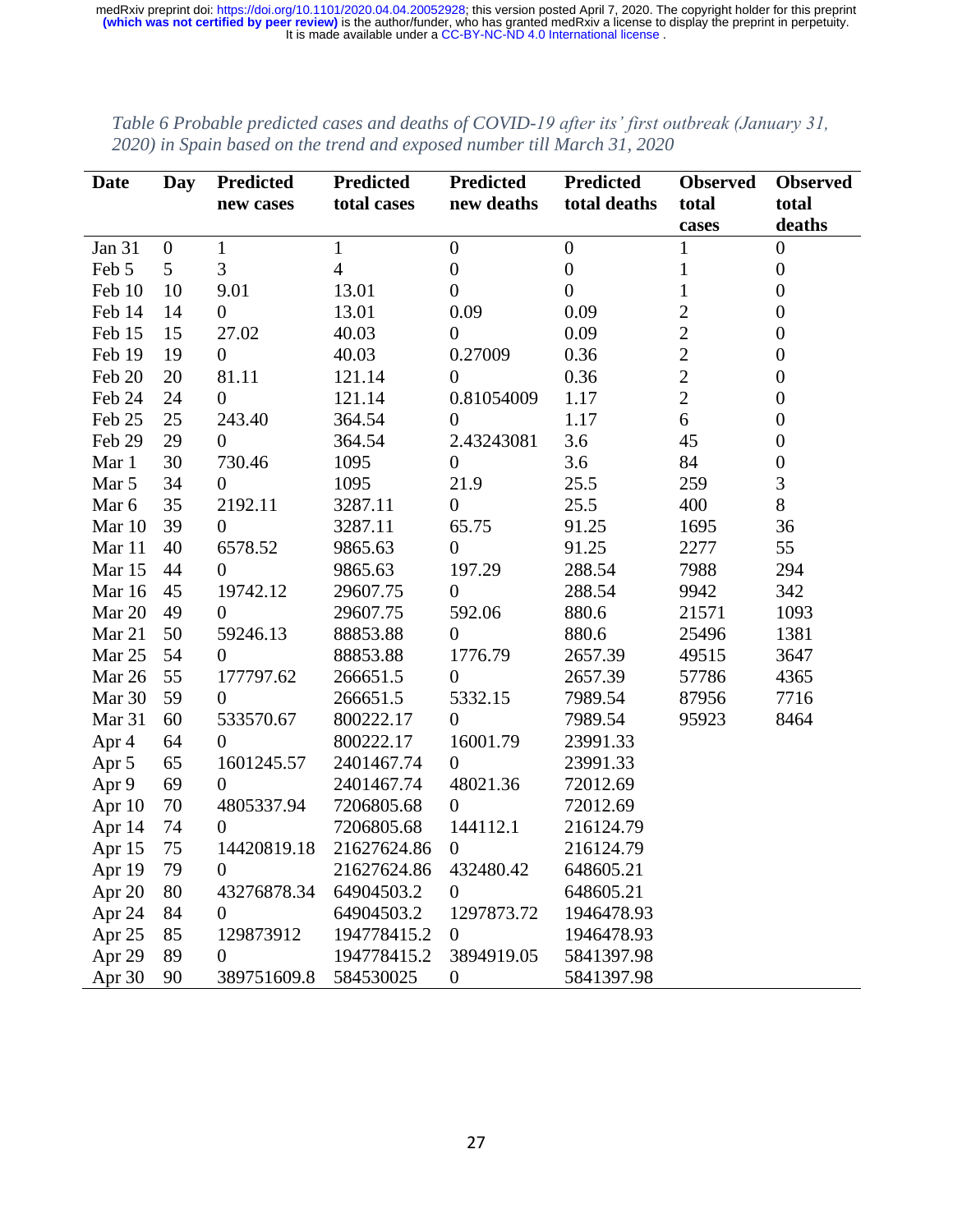| Date              | <b>Day</b>       | <b>Predicted</b> | <b>Predicted</b> | Predicted        | <b>Predicted</b> | <b>Observed</b> | <b>Observed</b>  |
|-------------------|------------------|------------------|------------------|------------------|------------------|-----------------|------------------|
|                   |                  | new cases        | total cases      | new deaths       | total deaths     | total           | total            |
|                   |                  |                  |                  |                  |                  | cases           | deaths           |
| Jan 25            | $\boldsymbol{0}$ | $\mathbf{1}$     | $\mathbf{1}$     | $\boldsymbol{0}$ | $\boldsymbol{0}$ | 3               | $\boldsymbol{0}$ |
| Jan $30$          | 5                | 1.7              | 2.7              | $\boldsymbol{0}$ | $\boldsymbol{0}$ | $8\,$           | $\boldsymbol{0}$ |
| Feb 4             | 10               | 2.89             | 5.59             | $\overline{0}$   | $\overline{0}$   | 10              | $\overline{0}$   |
| Feb 8             | 14               | $\overline{0}$   | 5.59             | 0.02             | 0.02             | 16              | $\overline{0}$   |
| Feb 9             | 15               | 4.91             | 10.5             | $\overline{0}$   | 0.02             | 17              | $\overline{0}$   |
| Feb 13            | 19               | $\overline{0}$   | 10.5             | 0.03             | 0.05             | 19              | $\boldsymbol{0}$ |
| Feb 14            | 20               | 8.35             | 18.85            | $\boldsymbol{0}$ | 0.05             | 19              | $\overline{0}$   |
| Feb 18            | 24               | $\overline{0}$   | 18.85            | 0.06             | 0.11             | 22              | $\overline{0}$   |
| Feb 19            | 25               | 14.2             | 33.05            | $\boldsymbol{0}$ | 0.11             | 22              | $\boldsymbol{0}$ |
| Feb 23            | 29               | $\boldsymbol{0}$ | 33.05            | 0.1              | 0.21             | 22              | $\overline{0}$   |
| Feb 24            | 30               | 24.14            | 57.19            | $\boldsymbol{0}$ | 0.21             | 22              | $\boldsymbol{0}$ |
| Feb 28            | 34               | $\overline{0}$   | 57.19            | 0.28             | 0.49             | 25              | $\boldsymbol{0}$ |
| Feb 29            | 35               | 41.03            | 98.22            | $\overline{0}$   | 0.49             | 29              | $\theta$         |
| Mar <sub>04</sub> | 39               | $\overline{0}$   | 98.22            | 0.48             | 0.97             | 50              | $\overline{0}$   |
| Mar $05$          | 40               | 69.76            | 167.98           | $\overline{0}$   | 0.97             | 55              | $\overline{0}$   |
| Mar 9             | 44               | $\overline{0}$   | 167.98           | 0.82             | 1.79             | 117             | $\boldsymbol{0}$ |
| Mar 10            | 45               | 118.59           | 286.57           | $\boldsymbol{0}$ | 1.79             | 129             | $\overline{0}$   |
| Mar 14            | 49               | $\mathbf{0}$     | 286.57           | 1.4              | 3.19             | 238             | $\boldsymbol{0}$ |
| Mar 15            | 50               | 201.59           | 488.16           | $\overline{0}$   | 3.19             | 428             | $\boldsymbol{0}$ |
| Mar 19            | 54               | $\overline{0}$   | 488.16           | 2.37             | 5.56             | 900             | 3                |
| Mar 20            | 55               | 342.72           | 830.88           | $\overline{0}$   | 5.56             | 1030            | $\overline{4}$   |
| Mar 24            | 59               | $\overline{0}$   | 830.88           | 4.03             | 9.59             | 1624            | 16               |
| Mar 25            | 60               | 582.62           | 1413.5           | $\overline{0}$   | 9.59             | 1796            | 20               |
| Mar 29            | 64               | $\overline{0}$   | 1413.5           | 6.86             | 16.45            | 2470            | 35               |
| Mar 30            | 65               | 990.46           | 2403.96          | $\boldsymbol{0}$ | 16.45            | 2626            | 37               |
| Apr 3             | 69               | $\overline{0}$   | 2403.96          | 11.65            | 28.1             |                 |                  |
| Apr 4             | 70               | 1683.78          | 4087.74          | $\overline{0}$   | 28.1             |                 |                  |
| Apr 8             | 74               | $\overline{0}$   | 4087.74          | 19.81            | 47.91            |                 |                  |
| Apr 9             | 75               | 2862.43          | 6950.17          | $\boldsymbol{0}$ | 47.91            |                 |                  |
| Apr 13            | 79               | $\overline{0}$   | 6950.17          | 33.67            | 81.58            |                 |                  |
| Apr 14            | 80               | 4866.11          | 11816.28         | $\boldsymbol{0}$ | 81.58            |                 |                  |
| Apr 18            | 84               | $\boldsymbol{0}$ | 11816.28         | 57.25            | 138.83           |                 |                  |
| Apr 19            | 85               | 8272.4           | 20088.68         | $\overline{0}$   | 138.83           |                 |                  |
| Apr 23            | 89               | 0                | 20088.68         | 97.32            | 236.15           |                 |                  |
| Apr 24            | 90               | 14063.08         | 34151.76         | $\boldsymbol{0}$ | 236.15           |                 |                  |

*Table 7 Probable predicted cases and deaths of COVID-19 after its' first outbreak (January 31, 2020) in Malaysia based on the trend and exposed number till March 30, 2020*